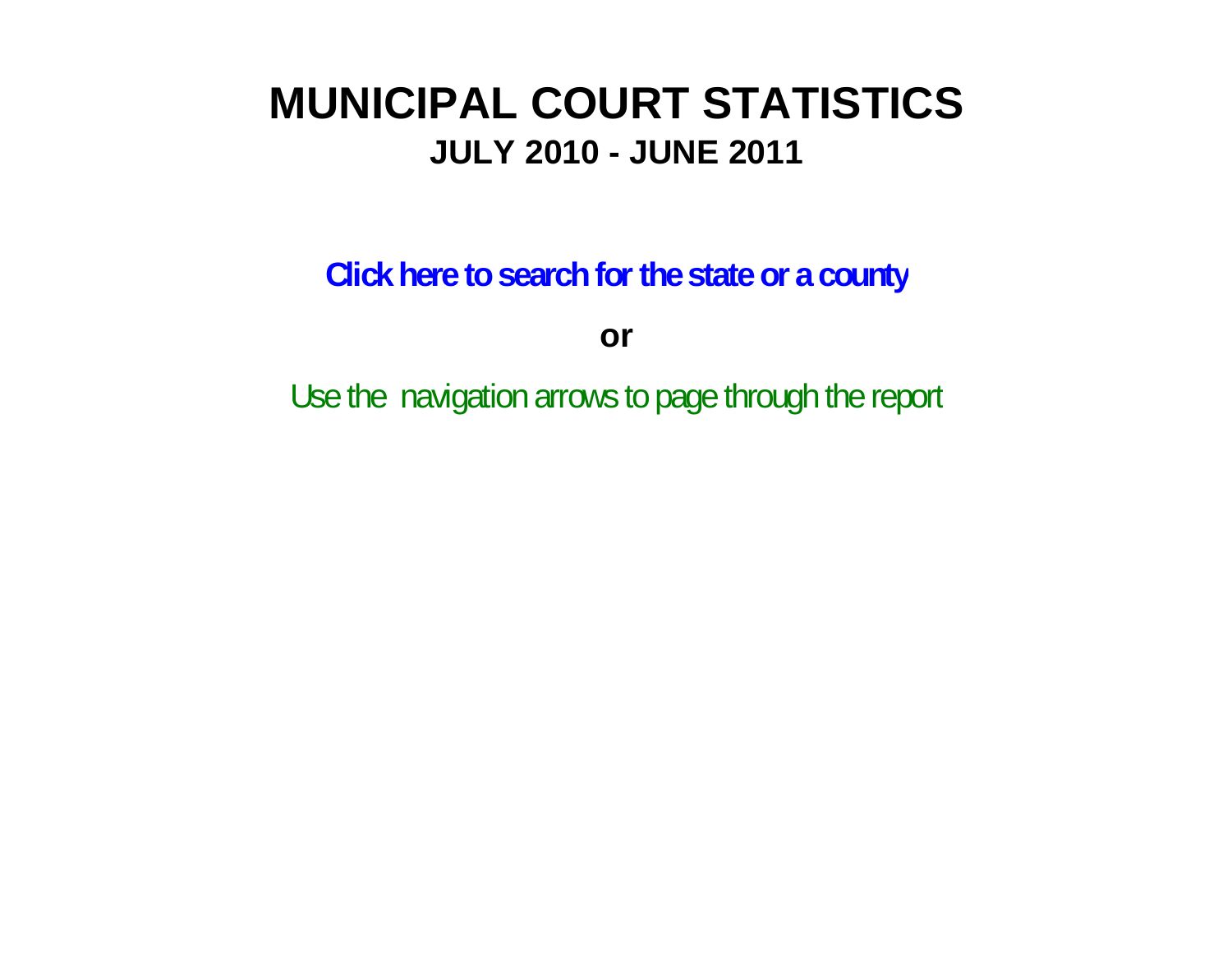## **MUNICIPAL COURT STATISTICS JULY 2010 - JUNE 2011 STATE**

|                                  |                    | D.P. &        | <b>Other</b>    | <b>Criminal</b> |        | <b>Traffic</b> |                | <b>Traffic</b> | Grand        |
|----------------------------------|--------------------|---------------|-----------------|-----------------|--------|----------------|----------------|----------------|--------------|
|                                  | <b>Indictables</b> | <b>P.D.P.</b> | <b>Criminal</b> | <b>Total</b>    | D.W.I. | (moving)       | <b>Parking</b> | <b>Total</b>   | <b>Total</b> |
| Filings                          |                    |               |                 |                 |        |                |                |                |              |
| Jul 2009 - Jun 2010              | 200,260            | 436,833       | 287,045         | 924,138         | 36,064 | 2,607,893      | 2,511,595      | 5,155,552      | 6,079,690    |
| Jul 2010 - Jun 2011              | 195,062            | 427,397       | 243,540         | 865,999         | 35,803 | 2,689,128      | 2,458,133      | 5,183,064      | 6,049,063    |
| % Change                         | $-3%$              | $-2%$         | $-15%$          | $-6%$           | $-1%$  | 3%             | $-2%$          | 1%             | $-1%$        |
| <b>Resolutions</b>               |                    |               |                 |                 |        |                |                |                |              |
| Jul 2009 - Jun 2010              | 194,959            | 375,835       | 305,289         | 876,083         | 37,102 | 2,600,562      | 2,534,443      | 5,172,107      | 6,048,190    |
| Jul 2010 - Jun 2011              | 190,864            | 363,087       | 279,101         | 833,052         | 35,088 | 2,689,619      | 2,483,790      | 5,208,497      | 6,041,549    |
| % Change                         | $-2%$              | $-3%$         | $-9%$           | $-5%$           | $-5%$  | 3%             | $-2%$          | 1%             | 0%           |
| <b>Clearance</b>                 |                    |               |                 |                 |        |                |                |                |              |
| Jul 2009 - Jun 2010              | $-5,301$           | $-60,998$     | 18,244          | $-48,055$       | 1,038  | $-7,331$       | 22,848         | 16,555         | $-31,500$    |
| Jul 2010 - Jun 2011              | $-4,198$           | $-64,310$     | 35,561          | $-32,947$       | $-715$ | 491            | 25,657         | 25,433         | $-7,514$     |
| <b>Clearance Percent</b>         |                    |               |                 |                 |        |                |                |                |              |
| Jul 2009 - Jun 2010              | 97%                | 86%           | 106%            | 95%             | 103%   | 100%           | 101%           | 100%           | 99%          |
| Jul 2010 - Jun 2011              | 98%                | 85%           | 115%            | 96%             | 98%    | 100%           | 101%           | 100%           | 100%         |
| <b>Backlog</b>                   |                    |               |                 |                 |        |                |                |                |              |
| June 2010                        | 570                | 38,279        | 21,078          | 59,927          | 3,160  | 66,699         | 261,974        | 331,833        | 391,760      |
| June 2011                        | 631                | 36,133        | 18,871          | 55,635          | 4,135  | 67,088         | 252,438        | 323,661        | 379,296      |
| % Change                         | 11%                | $-6%$         | $-10%$          | $-7%$           | 31%    | 1%             | $-4%$          | $-2%$          | $-3%$        |
| <b>Backlog/100 Mthly Filings</b> |                    |               |                 |                 |        |                |                |                |              |
| June 2010                        | 3                  | 105           | 88              | 78              | 105    | 31             | 125            | 77             | 77           |
| <b>June 2011</b>                 | 4                  | 101           | 93              | 77              | 139    | 30             | 123            | 75             | 75           |
| % Change                         | 14%                | $-4%$         | 6%              | $-1%$           | 32%    | $-2%$          | $-2%$          | $-3%$          | $-3%$        |
| <b>Backlog Percent</b>           |                    |               |                 |                 |        |                |                |                |              |
| June 2010                        | 34%                | 54%           | 43%             | 49%             | 43%    | 23%            | 56%            | 43%            | 44%          |
| <b>June 2011</b>                 | 48%                | 54%           | 44%             | 50%             | 49%    | 23%            | 55%            | 43%            | 44%          |
| <b>Active Pending</b>            |                    |               |                 |                 |        |                |                |                |              |
| June 2010                        | 1,680              | 71,367        | 49,212          | 122,259         | 7,406  | 291,360        | 469,550        | 768,316        | 890,575      |
| June 2011                        | 1,309              | 66,639        | 43,011          | 110,959         | 8,495  | 289,759        | 456,025        | 754,279        | 865,238      |
| % Change                         | $-22%$             | $-7%$         | $-13%$          | $-9%$           | 15%    | $-1%$          | $-3%$          | $-2%$          | $-3%$        |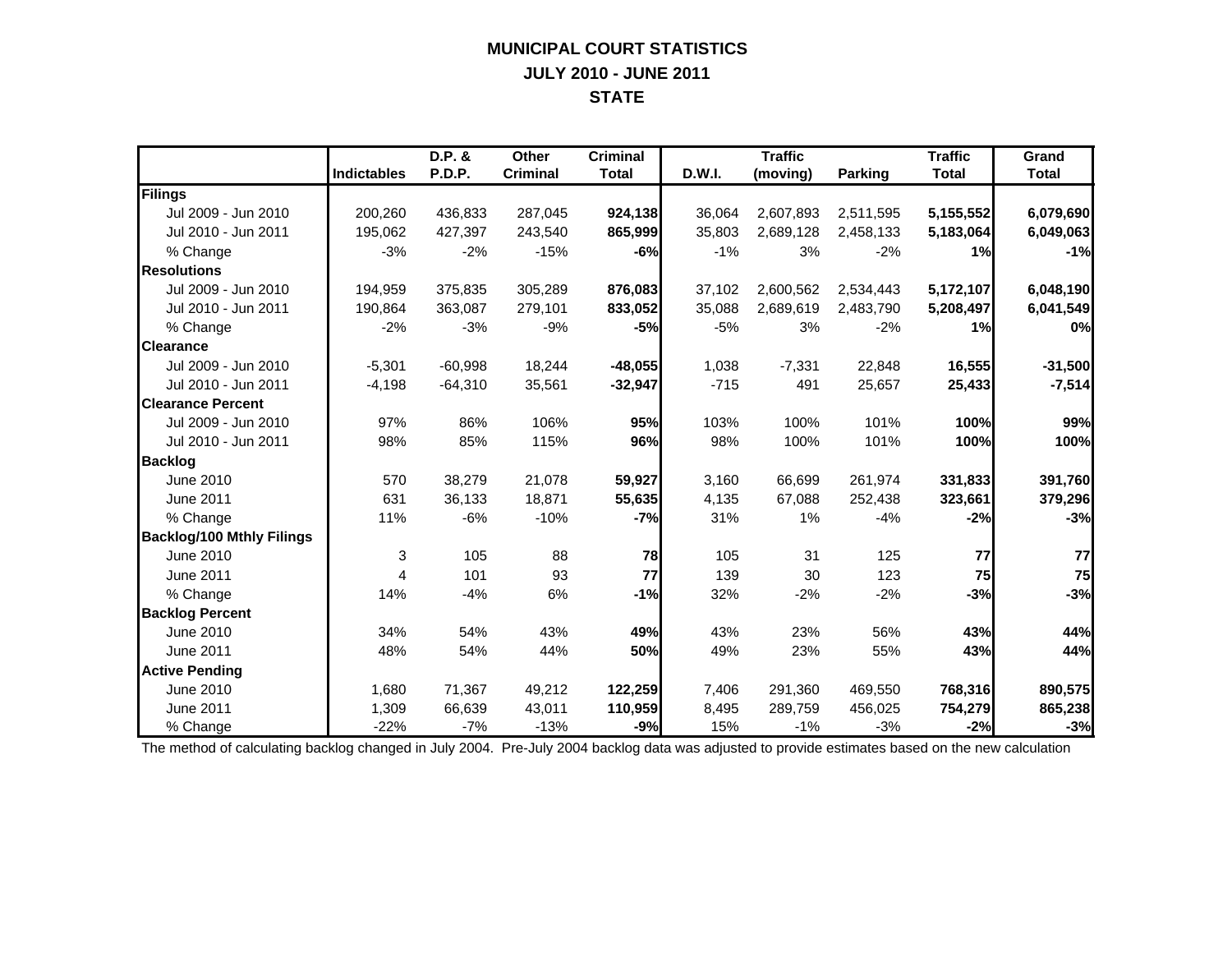### **MUNICIPAL COURT STATISTICSJULY 2010 - JUNE 2011 ATLANTIC COUNTY**

|                                  |                    | D.P. & | Other           | <b>Criminal</b> |               | <b>Traffic</b> |                | <b>Traffic</b> | Grand        |
|----------------------------------|--------------------|--------|-----------------|-----------------|---------------|----------------|----------------|----------------|--------------|
|                                  | <b>Indictables</b> | P.D.P. | <b>Criminal</b> | <b>Total</b>    | <b>D.W.I.</b> | (moving)       | <b>Parking</b> | <b>Total</b>   | <b>Total</b> |
| Filings                          |                    |        |                 |                 |               |                |                |                |              |
| Jul 2009 - Jun 2010              | 11,066             | 21,773 | 4,883           | 37,722          | 2,401         | 89,973         | 25,111         | 117,485        | 155,207      |
| Jul 2010 - Jun 2011              | 11,098             | 21,522 | 5,488           | 38,108          | 2,272         | 80,520         | 25,544         | 108,336        | 146,444      |
| % Change                         | 0%                 | $-1%$  | 12%             | 1%              | $-5%$         | $-11%$         | 2%             | $-8%$          | $-6%$        |
| <b>Resolutions</b>               |                    |        |                 |                 |               |                |                |                |              |
| Jul 2009 - Jun 2010              | 10,846             | 21,760 | 5,257           | 37,863          | 2,444         | 91,162         | 25,584         | 119,190        | 157,053      |
| Jul 2010 - Jun 2011              | 10,862             | 21,262 | 5,436           | 37,560          | 2,158         | 81,381         | 25,711         | 109,250        | 146,810      |
| % Change                         | 0%                 | $-2%$  | 3%              | $-1%$           | $-12%$        | $-11%$         | 0%             | $-8%$          | $-7%$        |
| <b>Clearance</b>                 |                    |        |                 |                 |               |                |                |                |              |
| Jul 2009 - Jun 2010              | $-220$             | $-13$  | 374             | 141             | 43            | 1,189          | 473            | 1,705          | 1,846        |
| Jul 2010 - Jun 2011              | $-236$             | $-260$ | $-52$           | $-548$          | $-114$        | 861            | 167            | 914            | 366          |
| <b>Clearance Percent</b>         |                    |        |                 |                 |               |                |                |                |              |
| Jul 2009 - Jun 2010              | 98%                | 100%   | 108%            | 100%            | 102%          | 101%           | 102%           | 101%           | 101%         |
| Jul 2010 - Jun 2011              | 98%                | 99%    | 99%             | 99%             | 95%           | 101%           | 101%           | 101%           | 100%         |
| <b>Backlog</b>                   |                    |        |                 |                 |               |                |                |                |              |
| June 2010                        | 19                 | 1,364  | 244             | 1,627           | 128           | 1,431          | 1,027          | 2,586          | 4,213        |
| June 2011                        | 27                 | 1,229  | 293             | 1,549           | 251           | 1,651          | 743            | 2,645          | 4,194        |
| % Change                         | 42%                | $-10%$ | 20%             | $-5%$           | 96%           | 15%            | $-28%$         | 2%             | 0%           |
| <b>Backlog/100 Mthly Filings</b> |                    |        |                 |                 |               |                |                |                |              |
| June 2010                        | $\overline{c}$     | 75     | 60              | 52              | 64            | 19             | 49             | 26             | 33           |
| June 2011                        | 3                  | 69     | 64              | 49              | 133           | 25             | 35             | 29             | 34           |
| % Change                         | 42%                | $-9%$  | 7%              | $-6%$           | 107%          | 29%            | $-29%$         | 11%            | 6%           |
| <b>Backlog Percent</b>           |                    |        |                 |                 |               |                |                |                |              |
| <b>June 2010</b>                 | 25%                | 48%    | 30%             | 43%             | 32%           | 17%            | 35%            | 22%            | 27%          |
| June 2011                        | 35%                | 43%    | 38%             | 42%             | 48%           | 22%            | 30%            | 25%            | 29%          |
| <b>Active Pending</b>            |                    |        |                 |                 |               |                |                |                |              |
| June 2010                        | 75                 | 2,867  | 813             | 3,755           | 395           | 8,430          | 2,963          | 11,788         | 15,543       |
| <b>June 2011</b>                 | 78                 | 2,885  | 767             | 3,730           | 524           | 7,583          | 2,512          | 10,619         | 14,349       |
| % Change                         | 4%                 | 1%     | $-6%$           | $-1%$           | 33%           | $-10%$         | $-15%$         | $-10%$         | $-8%$        |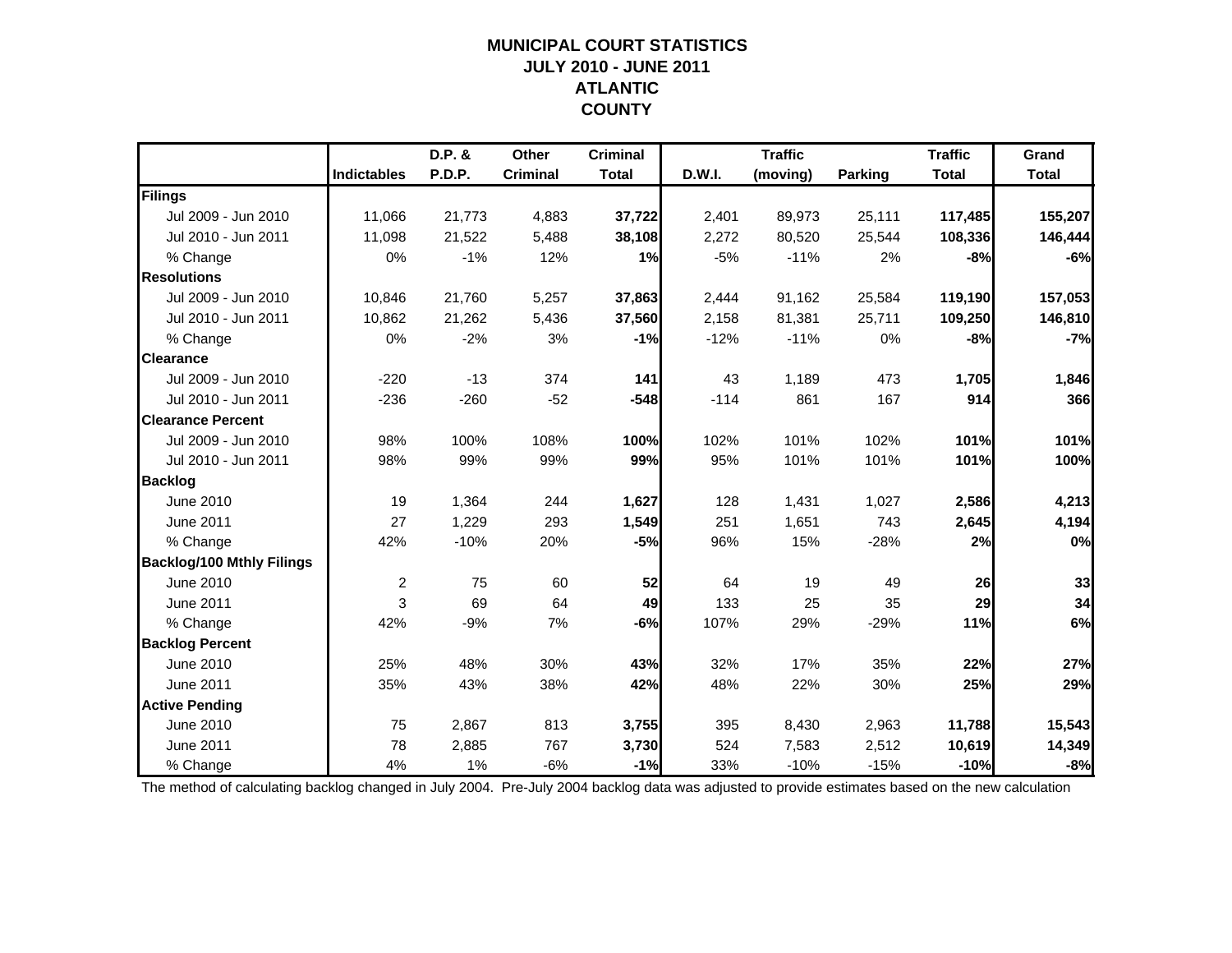### **MUNICIPAL COURT STATISTICSJULY 2010 - JUNE 2011 BERGEN COUNTY**

|                                  |                    | D.P. &    | Other           | <b>Criminal</b> |        | <b>Traffic</b> |                | <b>Traffic</b> | Grand        |
|----------------------------------|--------------------|-----------|-----------------|-----------------|--------|----------------|----------------|----------------|--------------|
|                                  | <b>Indictables</b> | P.D.P.    | <b>Criminal</b> | <b>Total</b>    | D.W.I. | (moving)       | <b>Parking</b> | <b>Total</b>   | <b>Total</b> |
| Filings                          |                    |           |                 |                 |        |                |                |                |              |
| Jul 2009 - Jun 2010              | 11,331             | 36,895    | 13,119          | 61,345          | 2,941  | 291,994        | 261,837        | 556,772        | 618,117      |
| Jul 2010 - Jun 2011              | 11,369             | 37,794    | 15,194          | 64,357          | 3,234  | 296,196        | 255,385        | 554,815        | 619,172      |
| % Change                         | 0%                 | 2%        | 16%             | 5%              | 10%    | 1%             | $-2%$          | 0%             | 0%           |
| <b>Resolutions</b>               |                    |           |                 |                 |        |                |                |                |              |
| Jul 2009 - Jun 2010              | 10,946             | 21,858    | 14,183          | 46,987          | 2,957  | 295,172        | 262,603        | 560,732        | 607,719      |
| Jul 2010 - Jun 2011              | 11,008             | 22,308    | 15,596          | 48,912          | 3,164  | 295,751        | 257,319        | 556,234        | 605,146      |
| % Change                         | 1%                 | 2%        | 10%             | 4%              | 7%     | 0%             | $-2%$          | $-1%$          | 0%           |
| <b>Clearance</b>                 |                    |           |                 |                 |        |                |                |                |              |
| Jul 2009 - Jun 2010              | $-385$             | $-15,037$ | 1,064           | $-14,358$       | 16     | 3,178          | 766            | 3,960          | $-10,398$    |
| Jul 2010 - Jun 2011              | $-361$             | $-15,486$ | 402             | $-15,445$       | $-70$  | $-445$         | 1,934          | 1,419          | $-14,026$    |
| <b>Clearance Percent</b>         |                    |           |                 |                 |        |                |                |                |              |
| Jul 2009 - Jun 2010              | 97%                | 59%       | 108%            | 77%             | 101%   | 101%           | 100%           | 101%           | 98%          |
| Jul 2010 - Jun 2011              | 97%                | 59%       | 103%            | 76%             | 98%    | 100%           | 101%           | 100%           | 98%          |
| <b>Backlog</b>                   |                    |           |                 |                 |        |                |                |                |              |
| June 2010                        | 109                | 4,408     | 1,539           | 6,056           | 355    | 9,793          | 22,555         | 32,703         | 38,759       |
| June 2011                        | 126                | 4,569     | 1,694           | 6,389           | 389    | 10,787         | 18,515         | 29,691         | 36,080       |
| % Change                         | 16%                | 4%        | 10%             | 5%              | 10%    | 10%            | $-18%$         | $-9%$          | $-7%$        |
| <b>Backlog/100 Mthly Filings</b> |                    |           |                 |                 |        |                |                |                |              |
| June 2010                        | 12                 | 143       | 141             | 118             | 145    | 40             | 103            | 70             | 75           |
| June 2011                        | 13                 | 145       | 134             | 119             | 144    | 44             | 87             | 64             | 70           |
| % Change                         | 15%                | 1%        | $-5%$           | 1%              | 0%     | 9%             | $-16%$         | $-9%$          | $-7%$        |
| <b>Backlog Percent</b>           |                    |           |                 |                 |        |                |                |                |              |
| June 2010                        | 47%                | 66%       | 56%             | 63%             | 48%    | 25%            | 55%            | 41%            | 43%          |
| June 2011                        | 59%                | 68%       | 62%             | 66%             | 46%    | 28%            | 52%            | 39%            | 42%          |
| <b>Active Pending</b>            |                    |           |                 |                 |        |                |                |                |              |
| June 2010                        | 234                | 6,667     | 2,747           | 9,648           | 746    | 38,595         | 41,089         | 80,430         | 90,078       |
| <b>June 2011</b>                 | 212                | 6,764     | 2,718           | 9,694           | 845    | 38,992         | 35,549         | 75,386         | 85,080       |
| % Change                         | $-9%$              | 1%        | $-1%$           | 0%              | 13%    | 1%             | $-13%$         | $-6%$          | $-6%$        |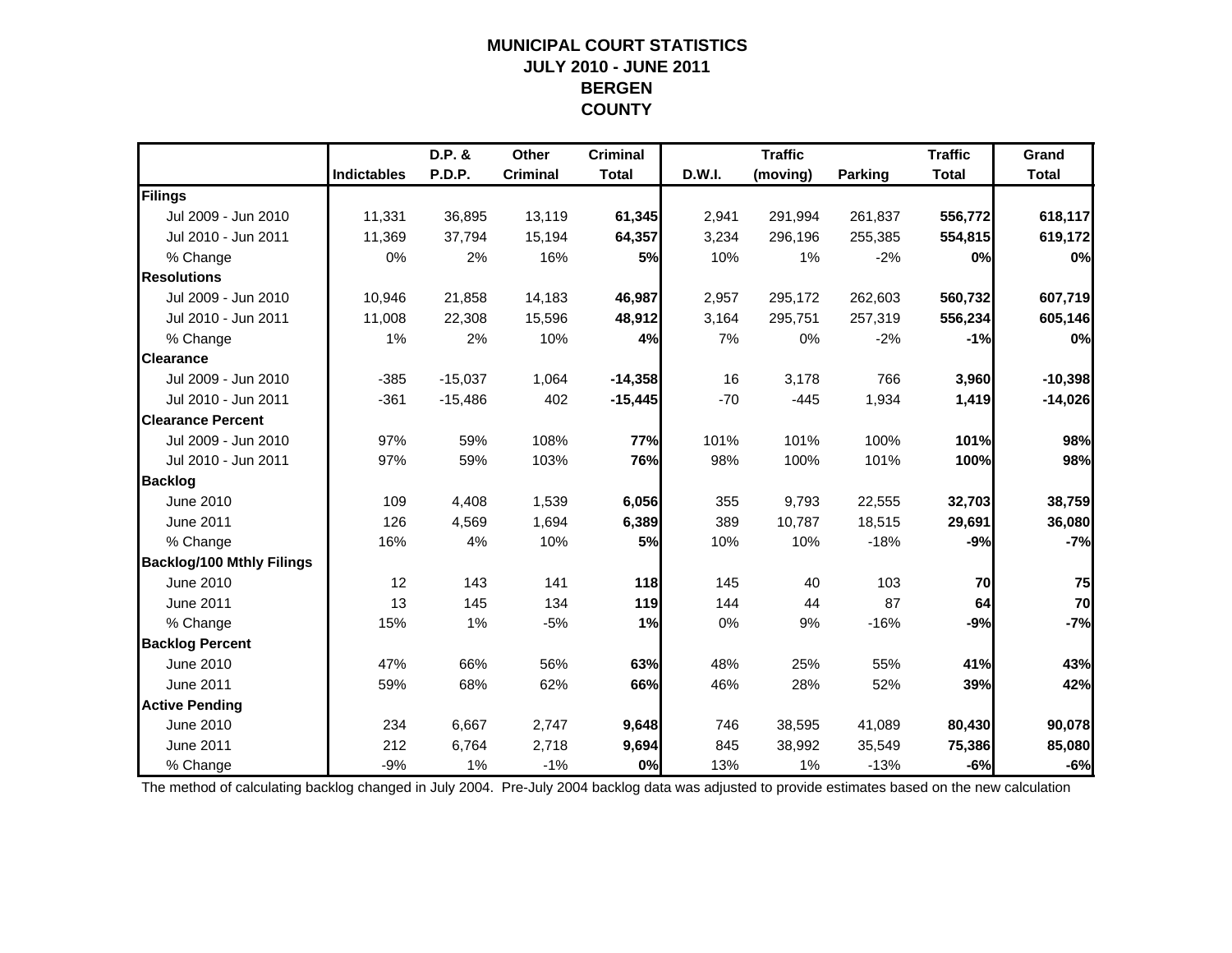### **MUNICIPAL COURT STATISTICSJULY 2010 - JUNE 2011 BURLINGTON COUNTY**

|                                  |                    | D.P. &        | Other           | <b>Criminal</b> |        | <b>Traffic</b> |         | <b>Traffic</b> | Grand        |
|----------------------------------|--------------------|---------------|-----------------|-----------------|--------|----------------|---------|----------------|--------------|
|                                  | <b>Indictables</b> | <b>P.D.P.</b> | <b>Criminal</b> | <b>Total</b>    | D.W.I. | (moving)       | Parking | <b>Total</b>   | <b>Total</b> |
| Filings                          |                    |               |                 |                 |        |                |         |                |              |
| Jul 2009 - Jun 2010              | 7,768              | 18,389        | 7,729           | 33,886          | 2,419  | 162,901        | 8,482   | 173,802        | 207,688      |
| Jul 2010 - Jun 2011              | 7,643              | 18,689        | 8,240           | 34,572          | 2,356  | 157,143        | 7,244   | 166,743        | 201,315      |
| % Change                         | $-2%$              | 2%            | 7%              | 2%              | $-3%$  | $-4%$          | $-15%$  | $-4%$          | $-3%$        |
| <b>Resolutions</b>               |                    |               |                 |                 |        |                |         |                |              |
| Jul 2009 - Jun 2010              | 7,403              | 18,949        | 10,215          | 36,567          | 2,548  | 163,456        | 8,508   | 174,512        | 211,079      |
| Jul 2010 - Jun 2011              | 7,670              | 17,581        | 9,026           | 34,277          | 2,320  | 157,188        | 7,244   | 166,752        | 201,029      |
| % Change                         | 4%                 | $-7%$         | $-12%$          | -6%             | $-9%$  | $-4%$          | $-15%$  | $-4%$          | $-5%$        |
| <b>Clearance</b>                 |                    |               |                 |                 |        |                |         |                |              |
| Jul 2009 - Jun 2010              | $-365$             | 560           | 2,486           | 2,681           | 129    | 555            | 26      | 710            | 3,391        |
| Jul 2010 - Jun 2011              | 27                 | $-1,108$      | 786             | $-295$          | $-36$  | 45             | 0       | 9              | $-286$       |
| <b>Clearance Percent</b>         |                    |               |                 |                 |        |                |         |                |              |
| Jul 2009 - Jun 2010              | 95%                | 103%          | 132%            | 108%            | 105%   | 100%           | 100%    | 100%           | 102%         |
| Jul 2010 - Jun 2011              | 100%               | 94%           | 110%            | 99%             | 98%    | 100%           | 100%    | 100%           | 100%         |
| <b>Backlog</b>                   |                    |               |                 |                 |        |                |         |                |              |
| June 2010                        | 6                  | 1,350         | 434             | 1,790           | 191    | 2,437          | 349     | 2,977          | 4,767        |
| <b>June 2011</b>                 | $\Omega$           | 1,298         | 533             | 1,831           | 261    | 2,685          | 377     | 3,323          | 5,154        |
| % Change                         | $-100%$            | $-4%$         | 23%             | 2%              | 37%    | 10%            | 8%      | 12%            | 8%           |
| <b>Backlog/100 Mthly Filings</b> |                    |               |                 |                 |        |                |         |                |              |
| June 2010                        | 1                  | 88            | 67              | 63              | 95     | 18             | 49      | 21             | 28           |
| <b>June 2011</b>                 | $\Omega$           | 83            | 78              | 64              | 133    | 21             | 62      | 24             | 31           |
| % Change                         | $-100%$            | $-5%$         | 15%             | 0%              | 40%    | 14%            | 26%     | 16%            | 12%          |
| <b>Backlog Percent</b>           |                    |               |                 |                 |        |                |         |                |              |
| June 2010                        | 5%                 | 47%           | 34%             | 42%             | 41%    | 16%            | 36%     | 18%            | 23%          |
| <b>June 2011</b>                 | 0%                 | 42%           | 34%             | 39%             | 49%    | 18%            | 41%     | 21%            | 25%          |
| <b>Active Pending</b>            |                    |               |                 |                 |        |                |         |                |              |
| <b>June 2010</b>                 | 129                | 2,857         | 1,281           | 4,267           | 465    | 14,872         | 980     | 16,317         | 20,584       |
| <b>June 2011</b>                 | 15                 | 3,062         | 1,569           | 4,646           | 538    | 14,752         | 917     | 16,207         | 20,853       |
| % Change                         | $-88%$             | 7%            | 22%             | 9%              | 16%    | $-1%$          | $-6%$   | $-1%$          | 1%           |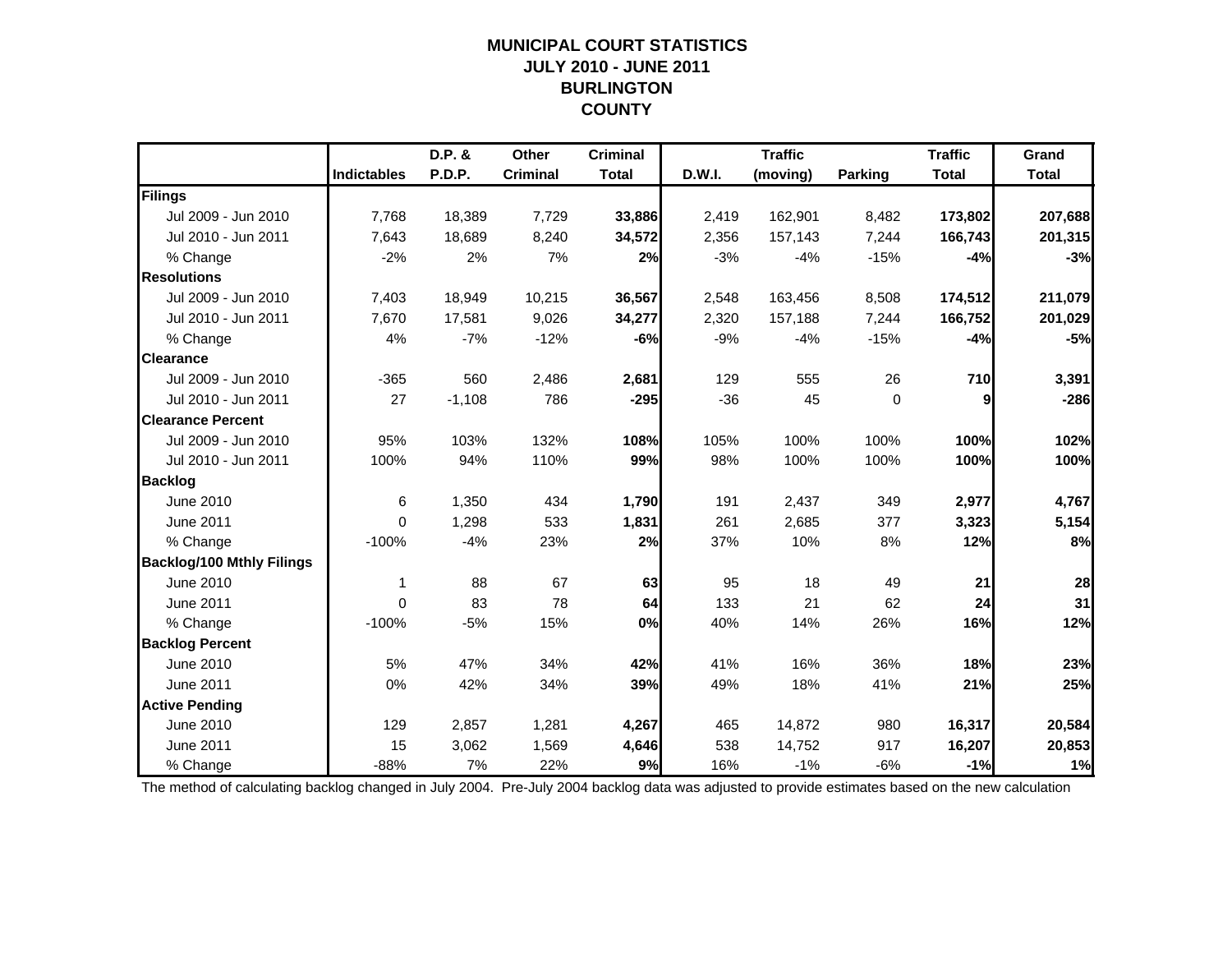#### **MUNICIPAL COURT STATISTICSJULY 2010 - JUNE 2011 CAMDEN COUNTY**

|                                  |                    | D.P. &        | <b>Other</b>    | <b>Criminal</b> |        | <b>Traffic</b> |          | <b>Traffic</b> | Grand        |
|----------------------------------|--------------------|---------------|-----------------|-----------------|--------|----------------|----------|----------------|--------------|
|                                  | <b>Indictables</b> | <b>P.D.P.</b> | <b>Criminal</b> | <b>Total</b>    | D.W.I. | (moving)       | Parking  | <b>Total</b>   | <b>Total</b> |
| Filings                          |                    |               |                 |                 |        |                |          |                |              |
| Jul 2009 - Jun 2010              | 18,291             | 38,515        | 21,162          | 77,968          | 3,175  | 189,271        | 73,904   | 266,350        | 344,318      |
| Jul 2010 - Jun 2011              | 18,234             | 40,870        | 16,392          | 75,496          | 3,207  | 206,412        | 62,166   | 271,785        | 347,281      |
| % Change                         | 0%                 | 6%            | $-23%$          | $-3%$           | 1%     | 9%             | $-16%$   | 2%             | 1%           |
| <b>Resolutions</b>               |                    |               |                 |                 |        |                |          |                |              |
| Jul 2009 - Jun 2010              | 17,705             | 37,699        | 26,248          | 81,652          | 3,344  | 192,415        | 75,278   | 271,037        | 352,689      |
| Jul 2010 - Jun 2011              | 17,622             | 38,241        | 20,177          | 76,040          | 3,041  | 201,113        | 59,148   | 263,302        | 339,342      |
| % Change                         | 0%                 | 1%            | $-23%$          | $-7%$           | $-9%$  | 5%             | $-21%$   | $-3%$          | $-4%$        |
| <b>Clearance</b>                 |                    |               |                 |                 |        |                |          |                |              |
| Jul 2009 - Jun 2010              | $-586$             | $-816$        | 5,086           | 3,684           | 169    | 3,144          | 1,374    | 4,687          | 8,371        |
| Jul 2010 - Jun 2011              | $-612$             | $-2,629$      | 3,785           | 544             | $-166$ | $-5,299$       | $-3,018$ | $-8,483$       | $-7,939$     |
| <b>Clearance Percent</b>         |                    |               |                 |                 |        |                |          |                |              |
| Jul 2009 - Jun 2010              | 97%                | 98%           | 124%            | 105%            | 105%   | 102%           | 102%     | 102%           | 102%         |
| Jul 2010 - Jun 2011              | 97%                | 94%           | 123%            | 101%            | 95%    | 97%            | 95%      | 97%            | 98%          |
| <b>Backlog</b>                   |                    |               |                 |                 |        |                |          |                |              |
| June 2010                        | 53                 | 2,071         | 1,468           | 3,592           | 229    | 3,414          | 3,359    | 7,002          | 10,594       |
| <b>June 2011</b>                 | 99                 | 2,764         | 1,904           | 4,767           | 397    | 4,713          | 3,710    | 8,820          | 13,587       |
| % Change                         | 87%                | 33%           | 30%             | 33%             | 73%    | 38%            | 10%      | 26%            | 28%          |
| <b>Backlog/100 Mthly Filings</b> |                    |               |                 |                 |        |                |          |                |              |
| June 2010                        | 3                  | 65            | 83              | 55              | 87     | 22             | 55       | 32             | 37           |
| June 2011                        | $\overline{7}$     | 81            | 139             | 76              | 149    | 27             | 72       | 39             | 47           |
| % Change                         | 87%                | 26%           | 67%             | 37%             | 72%    | 27%            | 31%      | 23%            | 27%          |
| <b>Backlog Percent</b>           |                    |               |                 |                 |        |                |          |                |              |
| June 2010                        | 40%                | 36%           | 37%             | 37%             | 40%    | 20%            | 36%      | 26%            | 28%          |
| June 2011                        | 63%                | 48%           | 48%             | 48%             | 53%    | 21%            | 32%      | 25%            | 30%          |
| <b>Active Pending</b>            |                    |               |                 |                 |        |                |          |                |              |
| June 2010                        | 131                | 5,724         | 3,967           | 9,822           | 568    | 17,462         | 9,363    | 27,393         | 37,215       |
| <b>June 2011</b>                 | 157                | 5,747         | 3,975           | 9,879           | 755    | 22,879         | 11,677   | 35,311         | 45,190       |
| % Change                         | 20%                | 0%            | 0%              | 1%              | 33%    | 31%            | 25%      | 29%            | 21%          |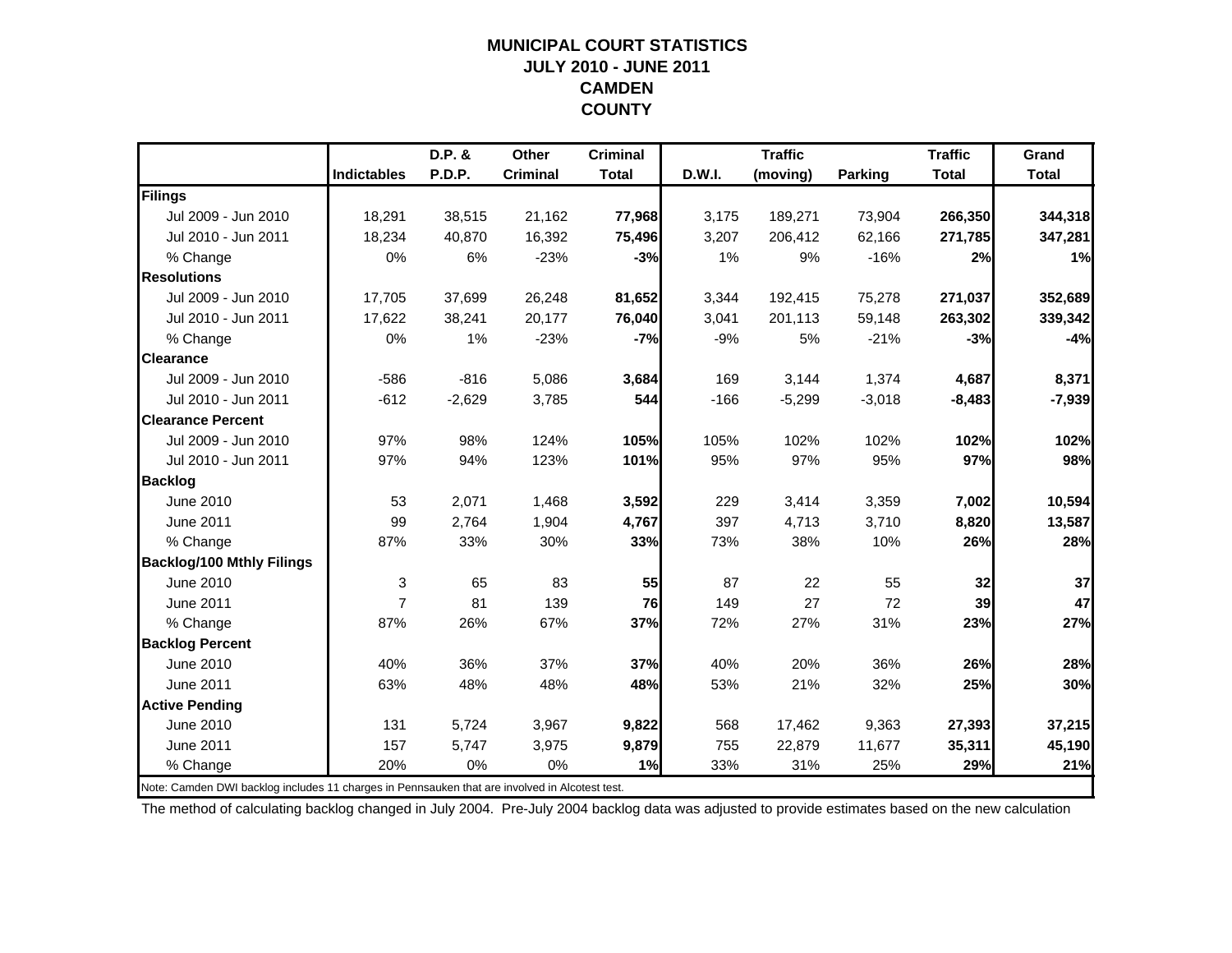### **MUNICIPAL COURT STATISTICSJULY 2010 - JUNE 2011 CAPE MAY COUNTY**

|                                  |                    | D.P. &        | Other           | <b>Criminal</b> |        | <b>Traffic</b> |                | <b>Traffic</b> | Grand        |
|----------------------------------|--------------------|---------------|-----------------|-----------------|--------|----------------|----------------|----------------|--------------|
|                                  | <b>Indictables</b> | <b>P.D.P.</b> | <b>Criminal</b> | <b>Total</b>    | D.W.I. | (moving)       | <b>Parking</b> | <b>Total</b>   | <b>Total</b> |
| Filings                          |                    |               |                 |                 |        |                |                |                |              |
| Jul 2009 - Jun 2010              | 3,391              | 6,893         | 6,791           | 17,075          | 847    | 26,725         | 47,270         | 74,842         | 91,917       |
| Jul 2010 - Jun 2011              | 3,468              | 7,143         | 6,336           | 16,947          | 866    | 27,649         | 43,566         | 72,081         | 89,028       |
| % Change                         | 2%                 | 4%            | $-7%$           | $-1%$           | 2%     | 3%             | $-8%$          | $-4%$          | $-3%$        |
| <b>Resolutions</b>               |                    |               |                 |                 |        |                |                |                |              |
| Jul 2009 - Jun 2010              | 3,340              | 5,978         | 7,614           | 16,932          | 926    | 26,768         | 47,049         | 74,743         | 91,675       |
| Jul 2010 - Jun 2011              | 3,421              | 5,787         | 6,868           | 16,076          | 799    | 27,507         | 43,315         | 71,621         | 87,697       |
| % Change                         | 2%                 | $-3%$         | $-10%$          | $-5%$           | $-14%$ | 3%             | $-8%$          | $-4%$          | $-4%$        |
| <b>Clearance</b>                 |                    |               |                 |                 |        |                |                |                |              |
| Jul 2009 - Jun 2010              | $-51$              | $-915$        | 823             | $-143$          | 79     | 43             | $-221$         | $-99$          | $-242$       |
| Jul 2010 - Jun 2011              | $-47$              | $-1,356$      | 532             | $-871$          | $-67$  | $-142$         | $-251$         | $-460$         | $-1,331$     |
| <b>Clearance Percent</b>         |                    |               |                 |                 |        |                |                |                |              |
| Jul 2009 - Jun 2010              | 98%                | 87%           | 112%            | 99%             | 109%   | 100%           | 100%           | 100%           | 100%         |
| Jul 2010 - Jun 2011              | 99%                | 81%           | 108%            | 95%             | 92%    | 99%            | 99%            | 99%            | 99%          |
| <b>Backlog</b>                   |                    |               |                 |                 |        |                |                |                |              |
| June 2010                        | $\mathbf 0$        | 206           | 76              | 282             | 44     | 482            | 2,647          | 3,173          | 3,455        |
| June 2011                        | $\Omega$           | 230           | 72              | 302             | 63     | 431            | 3,202          | 3,696          | 3,998        |
| % Change                         |                    | 12%           | $-5%$           | 7%              | 43%    | $-11%$         | 21%            | 16%            | 16%          |
| <b>Backlog/100 Mthly Filings</b> |                    |               |                 |                 |        |                |                |                |              |
| June 2010                        | $\pmb{0}$          | 36            | 13              | 20              | 62     | 22             | 67             | 51             | 45           |
| June 2011                        | $\Omega$           | 39            | 14              | 21              | 87     | 19             | 88             | 62             | 54           |
| % Change                         |                    | 8%            | 2%              | 8%              | 40%    | $-14%$         | 31%            | 21%            | 19%          |
| <b>Backlog Percent</b>           |                    |               |                 |                 |        |                |                |                |              |
| <b>June 2010</b>                 | 0%                 | 24%           | 9%              | 17%             | 26%    | 15%            | 32%            | 27%            | 26%          |
| June 2011                        | 0%                 | 23%           | 6%              | 14%             | 27%    | 13%            | 37%            | 30%            | 28%          |
| <b>Active Pending</b>            |                    |               |                 |                 |        |                |                |                |              |
| June 2010                        | 9                  | 860           | 829             | 1,698           | 169    | 3,255          | 8,402          | 11,826         | 13,524       |
| <b>June 2011</b>                 | 16                 | 1,011         | 1,121           | 2,148           | 232    | 3,285          | 8,727          | 12,244         | 14,392       |
| % Change                         | 78%                | 18%           | 35%             | 27%             | 37%    | 1%             | 4%             | 4%             | 6%           |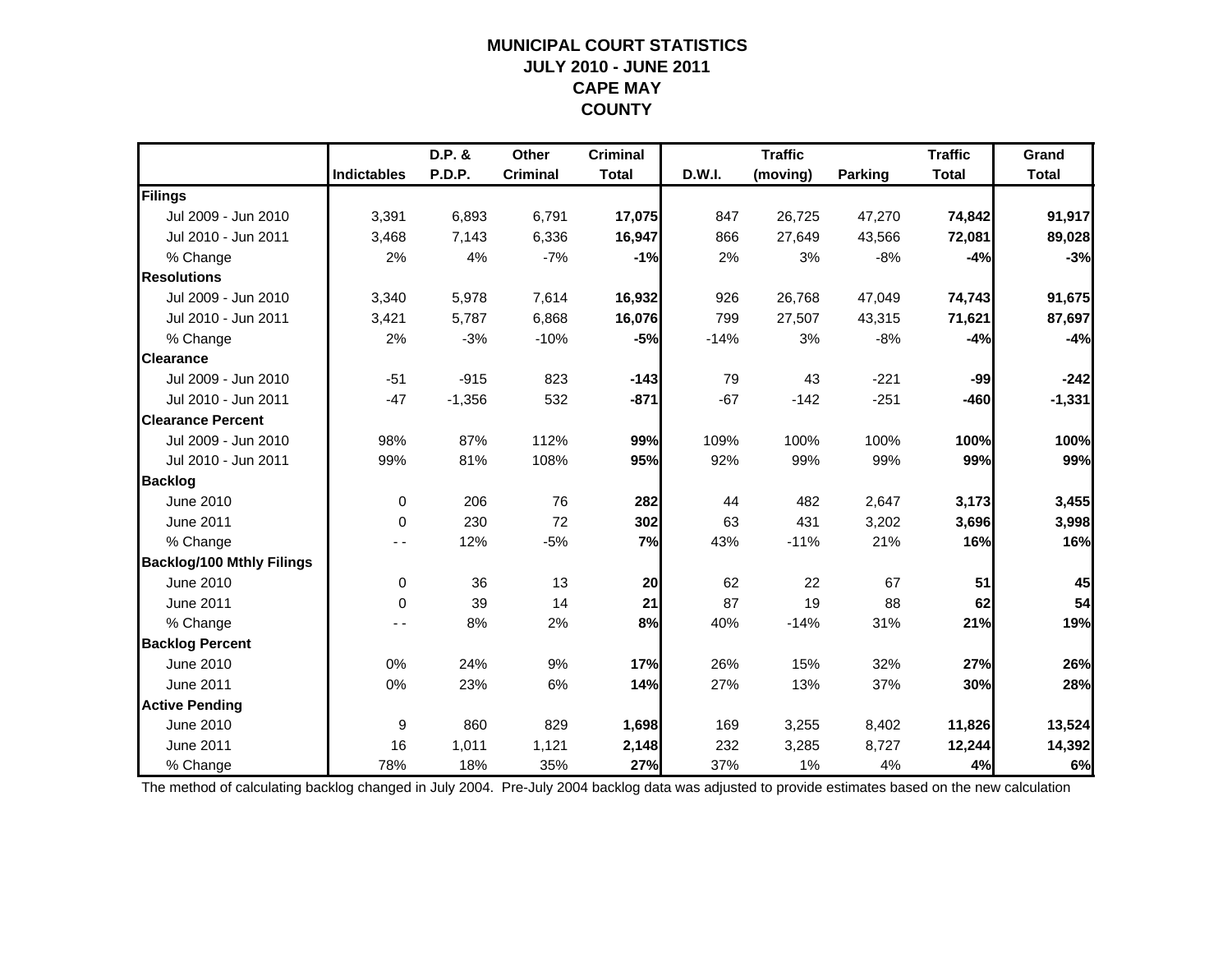### **MUNICIPAL COURT STATISTICSJULY 2010 - JUNE 2011 CUMBERLAND COUNTY**

|                                  |                    | D.P. &        | <b>Other</b>    | <b>Criminal</b> |        | <b>Traffic</b> |                | <b>Traffic</b> | Grand        |
|----------------------------------|--------------------|---------------|-----------------|-----------------|--------|----------------|----------------|----------------|--------------|
|                                  | <b>Indictables</b> | <b>P.D.P.</b> | <b>Criminal</b> | <b>Total</b>    | D.W.I. | (moving)       | <b>Parking</b> | <b>Total</b>   | <b>Total</b> |
| Filings                          |                    |               |                 |                 |        |                |                |                |              |
| Jul 2009 - Jun 2010              | 8,002              | 18,094        | 4,281           | 30,377          | 1,017  | 37,701         | 5,791          | 44,509         | 74,886       |
| Jul 2010 - Jun 2011              | 7,427              | 17,142        | 4,153           | 28,722          | 1,001  | 34,318         | 4,589          | 39,908         | 68,630       |
| % Change                         | $-7%$              | $-5%$         | $-3%$           | $-5%$           | $-2%$  | $-9%$          | $-21%$         | $-10%$         | $-8%$        |
| <b>Resolutions</b>               |                    |               |                 |                 |        |                |                |                |              |
| Jul 2009 - Jun 2010              | 7,945              | 15,577        | 5,479           | 29,001          | 1,105  | 38,334         | 5,740          | 45,179         | 74,180       |
| Jul 2010 - Jun 2011              | 7,404              | 16,475        | 5,830           | 29,709          | 1,021  | 35,633         | 5,365          | 42,019         | 71,728       |
| % Change                         | $-7%$              | 6%            | 6%              | 2%              | $-8%$  | $-7%$          | $-7%$          | $-7%$          | $-3%$        |
| <b>Clearance</b>                 |                    |               |                 |                 |        |                |                |                |              |
| Jul 2009 - Jun 2010              | $-57$              | $-2,517$      | 1,198           | $-1,376$        | 88     | 633            | $-51$          | 670            | $-706$       |
| Jul 2010 - Jun 2011              | $-23$              | $-667$        | 1,677           | 987             | 20     | 1,315          | 776            | 2,111          | 3,098        |
| <b>Clearance Percent</b>         |                    |               |                 |                 |        |                |                |                |              |
| Jul 2009 - Jun 2010              | 99%                | 86%           | 128%            | 95%             | 109%   | 102%           | 99%            | 102%           | 99%          |
| Jul 2010 - Jun 2011              | 100%               | 96%           | 140%            | 103%            | 102%   | 104%           | 117%           | 105%           | 105%         |
| <b>Backlog</b>                   |                    |               |                 |                 |        |                |                |                |              |
| June 2010                        | 21                 | 1,121         | 1,309           | 2,451           | 49     | 1,316          | 1,298          | 2,663          | 5,114        |
| <b>June 2011</b>                 | $\overline{1}$     | 685           | 812             | 1,498           | 72     | 1,029          | 466            | 1,567          | 3,065        |
| % Change                         | $-95%$             | $-39%$        | $-38%$          | $-39%$          | 47%    | $-22%$         | $-64%$         | $-41%$         | -40%         |
| <b>Backlog/100 Mthly Filings</b> |                    |               |                 |                 |        |                |                |                |              |
| June 2010                        | 3                  | 74            | 367             | 97              | 58     | 42             | 269            | 72             | 82           |
| <b>June 2011</b>                 | $\mathbf{0}$       | 48            | 235             | 63              | 86     | 36             | 122            | 47             | 54           |
| % Change                         | $-95%$             | $-36%$        | $-36%$          | $-35%$          | 49%    | $-14%$         | $-55%$         | $-34%$         | $-35%$       |
| <b>Backlog Percent</b>           |                    |               |                 |                 |        |                |                |                |              |
| June 2010                        | 46%                | 46%           | 77%             | 58%             | 33%    | 30%            | 82%            | 43%            | 49%          |
| <b>June 2011</b>                 | 4%                 | 40%           | 71%             | 52%             | 49%    | 32%            | 60%            | 38%            | 44%          |
| <b>Active Pending</b>            |                    |               |                 |                 |        |                |                |                |              |
| <b>June 2010</b>                 | 46                 | 2,455         | 1,707           | 4,208           | 150    | 4,439          | 1,582          | 6,171          | 10,379       |
| <b>June 2011</b>                 | 24                 | 1,697         | 1,151           | 2,872           | 148    | 3,177          | 774            | 4,099          | 6,971        |
| % Change                         | $-48%$             | $-31%$        | $-33%$          | $-32%$          | $-1%$  | $-28%$         | $-51%$         | $-34%$         | $-33%$       |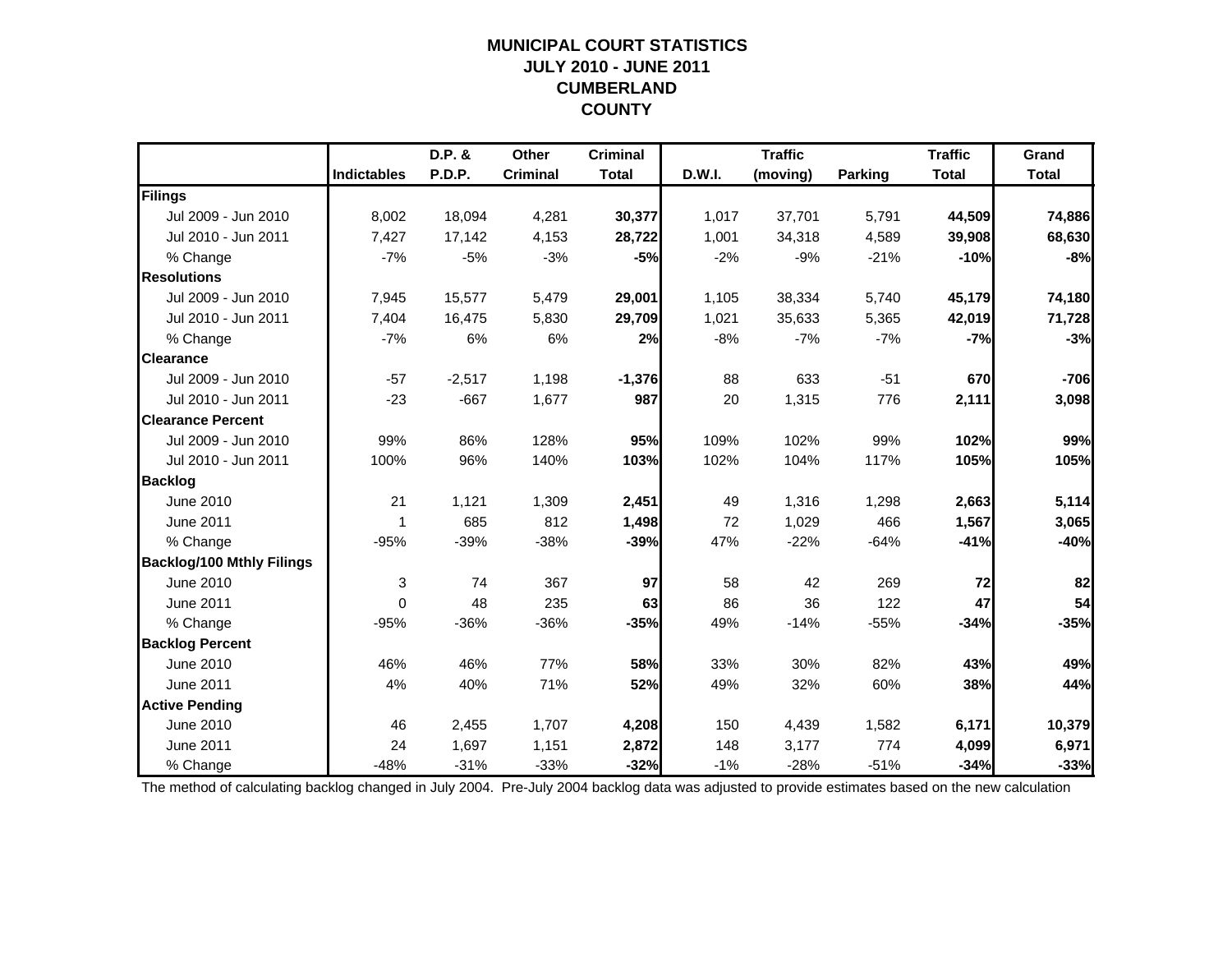### **MUNICIPAL COURT STATISTICSJULY 2010 - JUNE 2011 ESSEX COUNTY**

|                                  |                    | D.P. &   | Other           | <b>Criminal</b> |        | <b>Traffic</b> |                | <b>Traffic</b> | Grand        |
|----------------------------------|--------------------|----------|-----------------|-----------------|--------|----------------|----------------|----------------|--------------|
|                                  | <b>Indictables</b> | P.D.P.   | <b>Criminal</b> | <b>Total</b>    | D.W.I. | (moving)       | <b>Parking</b> | <b>Total</b>   | <b>Total</b> |
| Filings                          |                    |          |                 |                 |        |                |                |                |              |
| Jul 2009 - Jun 2010              | 31,742             | 74,640   | 84,029          | 190,411         | 1,506  | 306,557        | 506,504        | 814,567        | 1,004,978    |
| Jul 2010 - Jun 2011              | 27,117             | 63,474   | 49,137          | 139,728         | 1,430  | 323,780        | 501,183        | 826,393        | 966,121      |
| % Change                         | $-15%$             | $-15%$   | $-42%$          | $-27%$          | $-5%$  | 6%             | $-1%$          | 1%             | $-4%$        |
| <b>Resolutions</b>               |                    |          |                 |                 |        |                |                |                |              |
| Jul 2009 - Jun 2010              | 30,463             | 66,218   | 75,744          | 172,425         | 1,510  | 295,915        | 520,713        | 818,138        | 990,563      |
| Jul 2010 - Jun 2011              | 26,047             | 55,742   | 61,525          | 143,314         | 1,438  | 332,065        | 510,723        | 844,226        | 987,540      |
| % Change                         | $-14%$             | $-16%$   | $-19%$          | $-17%$          | $-5%$  | 12%            | $-2%$          | 3%             | 0%           |
| <b>Clearance</b>                 |                    |          |                 |                 |        |                |                |                |              |
| Jul 2009 - Jun 2010              | $-1,279$           | $-8,422$ | $-8,285$        | $-17,986$       | 4      | $-10,642$      | 14,209         | 3,571          | $-14,415$    |
| Jul 2010 - Jun 2011              | $-1,070$           | $-7,732$ | 12,388          | 3,586           | 8      | 8,285          | 9,540          | 17,833         | 21,419       |
| <b>Clearance Percent</b>         |                    |          |                 |                 |        |                |                |                |              |
| Jul 2009 - Jun 2010              | 96%                | 89%      | 90%             | 91%             | 100%   | 97%            | 103%           | 100%           | 99%          |
| Jul 2010 - Jun 2011              | 96%                | 88%      | 125%            | 103%            | 101%   | 103%           | 102%           | 102%           | 102%         |
| <b>Backlog</b>                   |                    |          |                 |                 |        |                |                |                |              |
| June 2010                        | 112                | 4,242    | 7,170           | 11,524          | 73     | 3,375          | 17,128         | 20,576         | 32,100       |
| June 2011                        | 84                 | 2,476    | 1,512           | 4,072           | 83     | 2,378          | 17,512         | 19,973         | 24,045       |
| % Change                         | $-25%$             | $-42%$   | $-79%$          | $-65%$          | 14%    | $-30%$         | 2%             | $-3%$          | $-25%$       |
| <b>Backlog/100 Mthly Filings</b> |                    |          |                 |                 |        |                |                |                |              |
| June 2010                        | 4                  | 68       | 102             | 73              | 58     | 13             | 41             | 30             | 38           |
| June 2011                        | 4                  | 47       | 37              | 35              | 70     | 9              | 42             | 29             | 30           |
| % Change                         | $-12%$             | $-31%$   | $-64%$          | $-52%$          | 20%    | $-33%$         | 3%             | $-4%$          | $-22%$       |
| <b>Backlog Percent</b>           |                    |          |                 |                 |        |                |                |                |              |
| June 2010                        | 44%                | 51%      | 55%             | 53%             | 34%    | 10%            | 28%            | 22%            | 28%          |
| June 2011                        | 41%                | 46%      | 34%             | 41%             | 35%    | 10%            | 30%            | 24%            | 26%          |
| <b>Active Pending</b>            |                    |          |                 |                 |        |                |                |                |              |
| June 2010                        | 253                | 8,372    | 13,035          | 21,660          | 213    | 32,341         | 61,118         | 93,672         | 115,332      |
| June 2011                        | 206                | 5,366    | 4,460           | 10,032          | 239    | 24,495         | 58,025         | 82,759         | 92,791       |
| % Change                         | $-19%$             | $-36%$   | $-66%$          | $-54%$          | 12%    | $-24%$         | $-5%$          | $-12%$         | $-20%$       |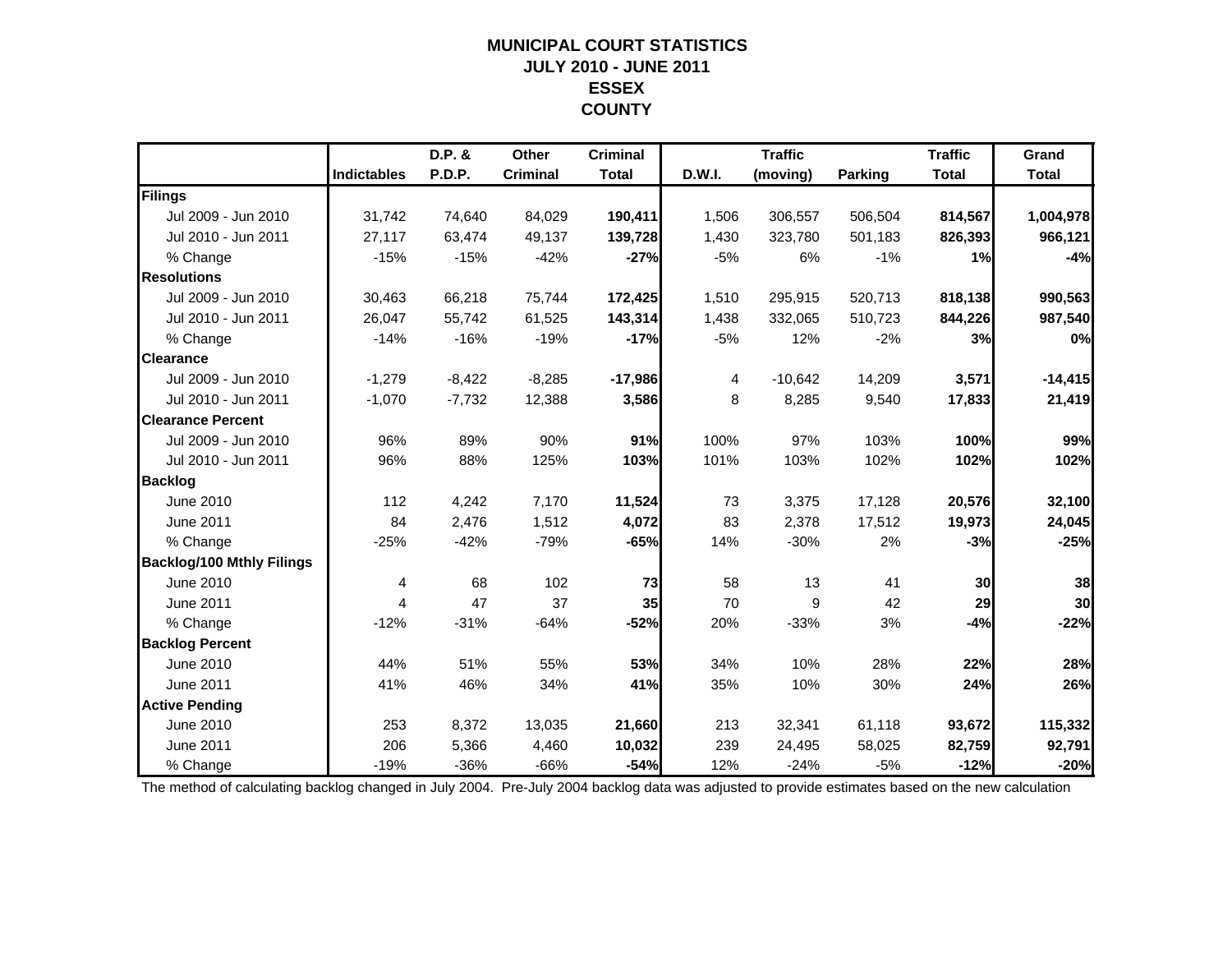### **MUNICIPAL COURT STATISTICSJULY 2010 - JUNE 2011 GLOUCESTER COUNTY**

|                                  |                    | D.P. &        | Other           | <b>Criminal</b> |        | <b>Traffic</b> |         | <b>Traffic</b> | Grand        |
|----------------------------------|--------------------|---------------|-----------------|-----------------|--------|----------------|---------|----------------|--------------|
|                                  | <b>Indictables</b> | <b>P.D.P.</b> | <b>Criminal</b> | <b>Total</b>    | D.W.I. | (moving)       | Parking | <b>Total</b>   | <b>Total</b> |
| Filings                          |                    |               |                 |                 |        |                |         |                |              |
| Jul 2009 - Jun 2010              | 6.290              | 21,196        | 6,399           | 33,885          | 1.490  | 103,018        | 10,493  | 115,001        | 148,886      |
| Jul 2010 - Jun 2011              | 6,925              | 21,792        | 7,640           | 36,357          | 1,425  | 117,704        | 9,498   | 128,627        | 164,984      |
| % Change                         | 10%                | 3%            | 19%             | 7%              | $-4%$  | 14%            | $-9%$   | 12%            | 11%          |
| <b>Resolutions</b>               |                    |               |                 |                 |        |                |         |                |              |
| Jul 2009 - Jun 2010              | 6,253              | 20,203        | 8,449           | 34,905          | 1,479  | 98,085         | 10,033  | 109,597        | 144,502      |
| Jul 2010 - Jun 2011              | 6,855              | 20,910        | 10,038          | 37,803          | 1,448  | 119,491        | 9,556   | 130,495        | 168,298      |
| % Change                         | 10%                | 3%            | 19%             | 8%              | $-2%$  | 22%            | $-5%$   | 19%            | 16%          |
| <b>Clearance</b>                 |                    |               |                 |                 |        |                |         |                |              |
| Jul 2009 - Jun 2010              | $-37$              | $-993$        | 2,050           | 1,020           | $-11$  | $-4,933$       | $-460$  | $-5,404$       | $-4,384$     |
| Jul 2010 - Jun 2011              | $-70$              | $-882$        | 2,398           | 1,446           | 23     | 1,787          | 58      | 1,868          | 3,314        |
| <b>Clearance Percent</b>         |                    |               |                 |                 |        |                |         |                |              |
| Jul 2009 - Jun 2010              | 99%                | 95%           | 132%            | 103%            | 99%    | 95%            | 96%     | 95%            | 97%          |
| Jul 2010 - Jun 2011              | 99%                | 96%           | 131%            | 104%            | 102%   | 102%           | 101%    | 101%           | 102%         |
| <b>Backlog</b>                   |                    |               |                 |                 |        |                |         |                |              |
| June 2010                        | $\overline{c}$     | 1,796         | 573             | 2,371           | 130    | 3,056          | 1,073   | 4,259          | 6,630        |
| June 2011                        | 1                  | 1,617         | 475             | 2,093           | 166    | 2,860          | 1,127   | 4,153          | 6,246        |
| % Change                         | $-50%$             | $-10%$        | $-17%$          | $-12%$          | 28%    | $-6%$          | 5%      | $-2%$          | $-6%$        |
| <b>Backlog/100 Mthly Filings</b> |                    |               |                 |                 |        |                |         |                |              |
| June 2010                        | $\mathbf 0$        | 102           | 107             | 84              | 105    | 36             | 123     | 44             | 53           |
| June 2011                        | $\Omega$           | 89            | 75              | 69              | 140    | 29             | 142     | 39             | 45           |
| % Change                         | $-55%$             | $-12%$        | $-31%$          | $-18%$          | 34%    | $-18%$         | 16%     | $-13%$         | $-15%$       |
| <b>Backlog Percent</b>           |                    |               |                 |                 |        |                |         |                |              |
| <b>June 2010</b>                 | 12%                | 51%           | 37%             | 47%             | 45%    | 20%            | 61%     | 25%            | 30%          |
| June 2011                        | 10%                | 49%           | 36%             | 45%             | 54%    | 22%            | 67%     | 27%            | 31%          |
| <b>Active Pending</b>            |                    |               |                 |                 |        |                |         |                |              |
| <b>June 2010</b>                 | 17                 | 3,512         | 1,537           | 5,066           | 291    | 15,177         | 1,748   | 17,216         | 22,282       |
| June 2011                        | 10                 | 3,325         | 1,328           | 4,663           | 305    | 13,280         | 1,691   | 15,276         | 19,939       |
| % Change                         | $-41%$             | $-5%$         | $-14%$          | $-8%$           | 5%     | $-12%$         | $-3%$   | $-11%$         | $-11%$       |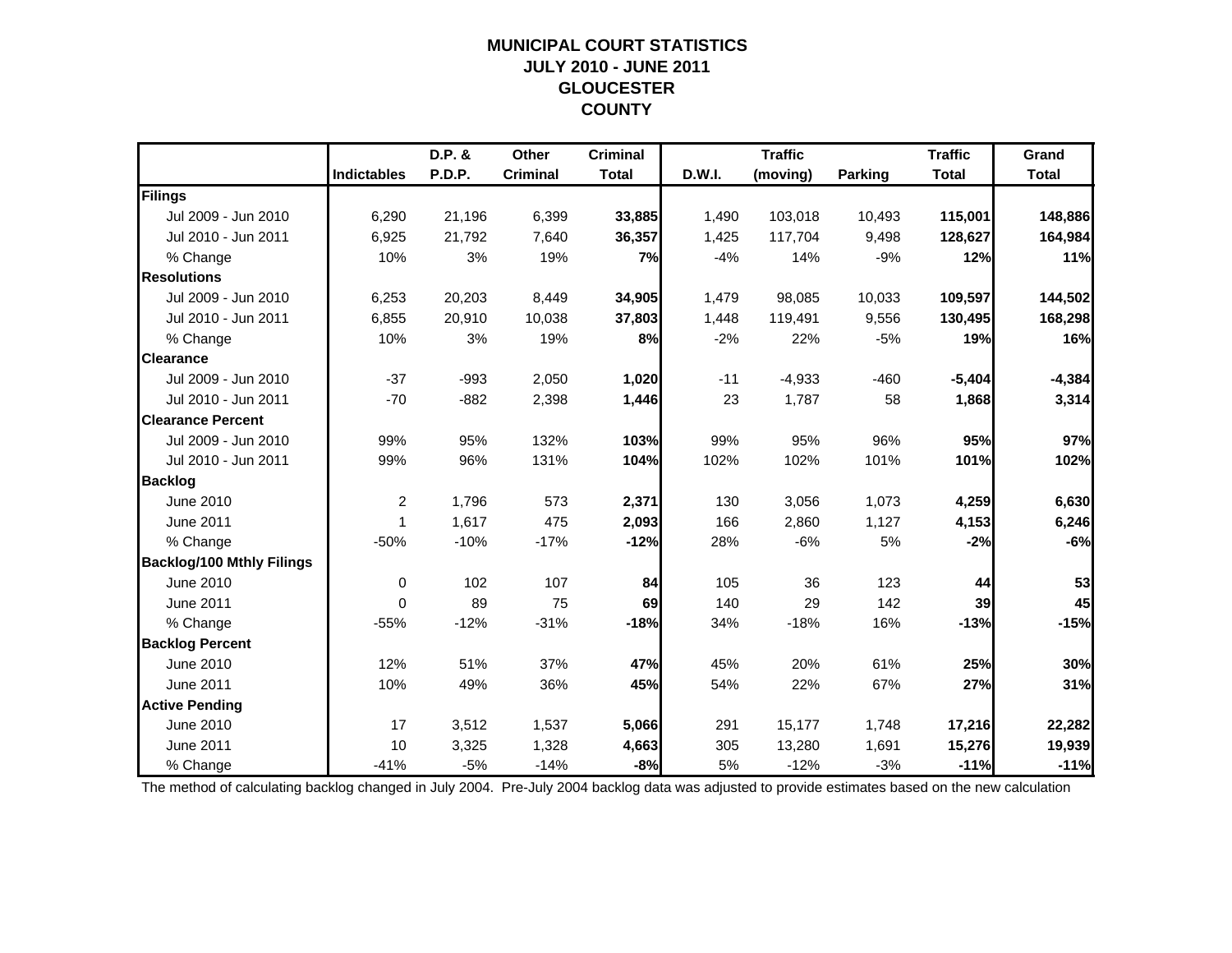### **MUNICIPAL COURT STATISTICSJULY 2010 - JUNE 2011 HUDSON COUNTY**

|                                  |                    | D.P. &   | Other           | <b>Criminal</b> |        | <b>Traffic</b> |                | <b>Traffic</b> | Grand        |
|----------------------------------|--------------------|----------|-----------------|-----------------|--------|----------------|----------------|----------------|--------------|
|                                  | <b>Indictables</b> | P.D.P.   | <b>Criminal</b> | <b>Total</b>    | D.W.I. | (moving)       | <b>Parking</b> | <b>Total</b>   | <b>Total</b> |
| Filings                          |                    |          |                 |                 |        |                |                |                |              |
| Jul 2009 - Jun 2010              | 17,408             | 26,150   | 36,885          | 80,443          | 1,247  | 145,290        | 819,410        | 965,947        | 1,046,390    |
| Jul 2010 - Jun 2011              | 16,915             | 25,231   | 32,180          | 74,326          | 1,297  | 151,649        | 804,437        | 957,383        | 1,031,709    |
| % Change                         | $-3%$              | $-4%$    | $-13%$          | $-8%$           | 4%     | 4%             | $-2%$          | $-1%$          | $-1%$        |
| <b>Resolutions</b>               |                    |          |                 |                 |        |                |                |                |              |
| Jul 2009 - Jun 2010              | 16,685             | 22,391   | 31,045          | 70,121          | 1,293  | 140,277        | 820,951        | 962,521        | 1,032,642    |
| Jul 2010 - Jun 2011              | 16,579             | 22,284   | 28,766          | 67,629          | 1,277  | 147,846        | 822,609        | 971,732        | 1,039,361    |
| % Change                         | $-1%$              | 0%       | $-7%$           | $-4%$           | $-1%$  | 5%             | 0%             | 1%             | 1%           |
| <b>Clearance</b>                 |                    |          |                 |                 |        |                |                |                |              |
| Jul 2009 - Jun 2010              | $-723$             | $-3,759$ | $-5,840$        | $-10,322$       | 46     | $-5,013$       | 1,541          | $-3,426$       | $-13,748$    |
| Jul 2010 - Jun 2011              | $-336$             | $-2,947$ | $-3,414$        | $-6,697$        | $-20$  | $-3,803$       | 18,172         | 14,349         | 7,652        |
| <b>Clearance Percent</b>         |                    |          |                 |                 |        |                |                |                |              |
| Jul 2009 - Jun 2010              | 96%                | 86%      | 84%             | 87%             | 104%   | 97%            | 100%           | 100%           | 99%          |
| Jul 2010 - Jun 2011              | 98%                | 88%      | 89%             | 91%             | 98%    | 97%            | 102%           | 101%           | 101%         |
| <b>Backlog</b>                   |                    |          |                 |                 |        |                |                |                |              |
| June 2010                        | 98                 | 1,962    | 1,590           | 3,650           | 34     | 3,378          | 172,310        | 175,722        | 179,372      |
| June 2011                        | 129                | 1,863    | 3,579           | 5,571           | 62     | 3,188          | 165,671        | 168,921        | 174,492      |
| % Change                         | 32%                | $-5%$    | 125%            | 53%             | 82%    | $-6%$          | $-4%$          | $-4%$          | $-3%$        |
| <b>Backlog/100 Mthly Filings</b> |                    |          |                 |                 |        |                |                |                |              |
| June 2010                        | $\overline{7}$     | 90       | 52              | 54              | 33     | 28             | 252            | 218            | 206          |
| <b>June 2011</b>                 | 9                  | 89       | 133             | 90              | 57     | 25             | 247            | 212            | 203          |
| % Change                         | 35%                | $-2%$    | 158%            | 65%             | 75%    | $-10%$         | $-2%$          | $-3%$          | $-1%$        |
| <b>Backlog Percent</b>           |                    |          |                 |                 |        |                |                |                |              |
| <b>June 2010</b>                 | 30%                | 49%      | 28%             | 36%             | 24%    | 21%            | 72%            | 69%            | 68%          |
| <b>June 2011</b>                 | 65%                | 53%      | 51%             | 52%             | 34%    | 17%            | 71%            | 67%            | 66%          |
| <b>Active Pending</b>            |                    |          |                 |                 |        |                |                |                |              |
| June 2010                        | 322                | 4,006    | 5,700           | 10,028          | 140    | 15,873         | 239,357        | 255,370        | 265,398      |
| <b>June 2011</b>                 | 200                | 3,519    | 7,047           | 10,766          | 183    | 19,086         | 232,482        | 251,751        | 262,517      |
| % Change                         | $-38%$             | $-12%$   | 24%             | 7%              | 31%    | 20%            | $-3%$          | $-1%$          | $-1%$        |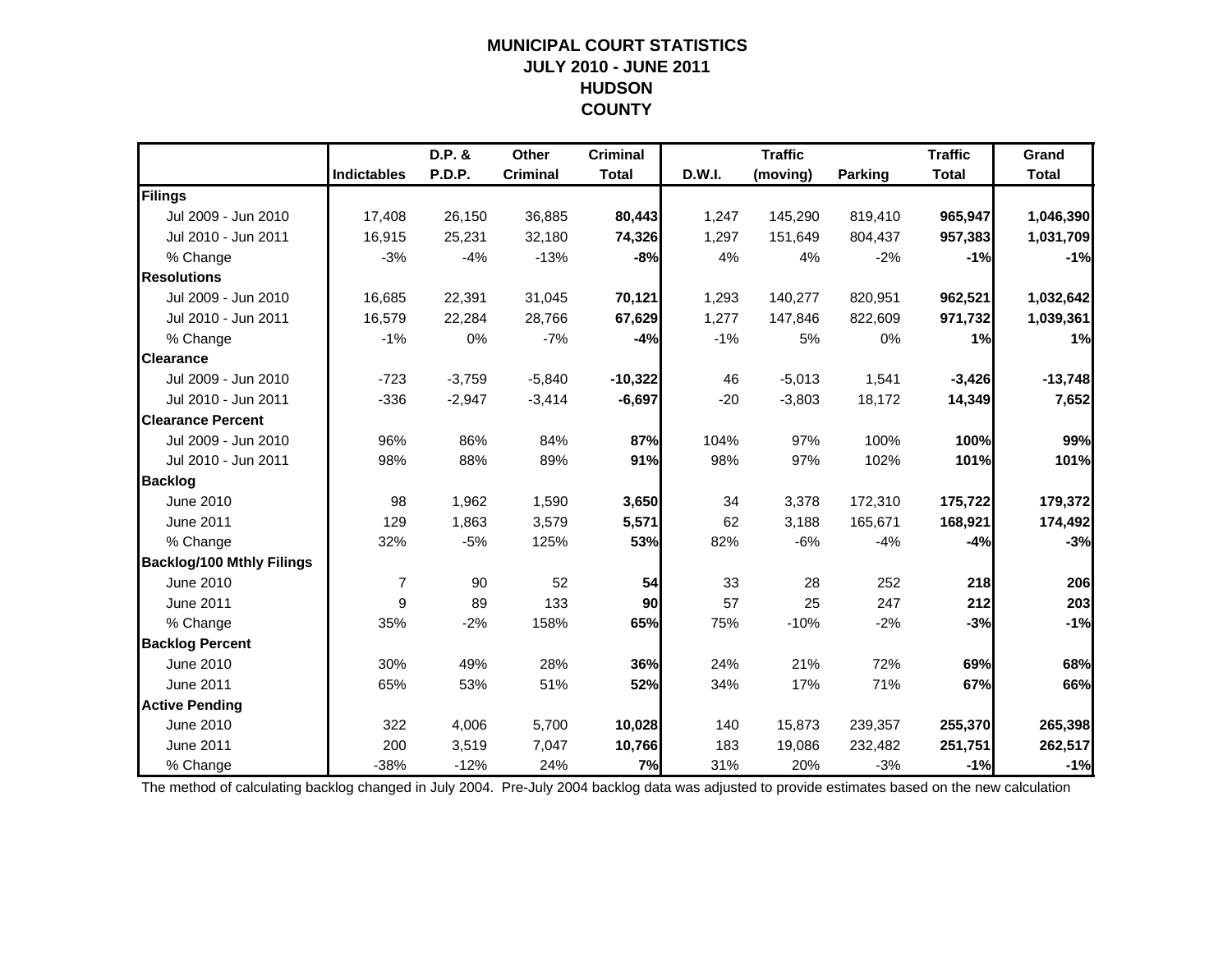### **MUNICIPAL COURT STATISTICSJULY 2010 - JUNE 2011 HUNTERDON COUNTY**

|                                  |                    | D.P. &        | Other           | <b>Criminal</b> |        | <b>Traffic</b> |                | <b>Traffic</b> | Grand        |
|----------------------------------|--------------------|---------------|-----------------|-----------------|--------|----------------|----------------|----------------|--------------|
|                                  | <b>Indictables</b> | <b>P.D.P.</b> | <b>Criminal</b> | <b>Total</b>    | D.W.I. | (moving)       | <b>Parking</b> | <b>Total</b>   | <b>Total</b> |
| Filings                          |                    |               |                 |                 |        |                |                |                |              |
| Jul 2009 - Jun 2010              | 1,351              | 3,519         | 1,303           | 6,173           | 743    | 46,375         | 7,001          | 54,119         | 60,292       |
| Jul 2010 - Jun 2011              | 1,336              | 3,608         | 1,305           | 6,249           | 679    | 42,492         | 6,762          | 49,933         | 56,182       |
| % Change                         | $-1%$              | 3%            | 0%              | 1%              | $-9%$  | $-8%$          | $-3%$          | $-8%$          | $-7%$        |
| <b>Resolutions</b>               |                    |               |                 |                 |        |                |                |                |              |
| Jul 2009 - Jun 2010              | 1,334              | 2,652         | 1,517           | 5,503           | 802    | 46,246         | 7,057          | 54,105         | 59,608       |
| Jul 2010 - Jun 2011              | 1,327              | 2,719         | 1,510           | 5,556           | 675    | 43,787         | 6,841          | 51,303         | 56,859       |
| % Change                         | $-1%$              | 3%            | 0%              | 1%              | $-16%$ | $-5%$          | $-3%$          | $-5%$          | $-5%$        |
| <b>Clearance</b>                 |                    |               |                 |                 |        |                |                |                |              |
| Jul 2009 - Jun 2010              | $-17$              | $-867$        | 214             | $-670$          | 59     | $-129$         | 56             | $-14$          | $-684$       |
| Jul 2010 - Jun 2011              | -9                 | $-889$        | 205             | $-693$          | $-4$   | 1,295          | 79             | 1,370          | 677          |
| <b>Clearance Percent</b>         |                    |               |                 |                 |        |                |                |                |              |
| Jul 2009 - Jun 2010              | 99%                | 75%           | 116%            | 89%             | 108%   | 100%           | 101%           | 100%           | 99%          |
| Jul 2010 - Jun 2011              | 99%                | 75%           | 116%            | 89%             | 99%    | 103%           | 101%           | 103%           | 101%         |
| <b>Backlog</b>                   |                    |               |                 |                 |        |                |                |                |              |
| June 2010                        | $\overline{2}$     | 617           | 189             | 808             | 104    | 2,240          | 818            | 3,162          | 3,970        |
| June 2011                        | $\mathbf{1}$       | 641           | 110             | 752             | 140    | 1,592          | 699            | 2,431          | 3,183        |
| % Change                         | $-50%$             | 4%            | $-42%$          | $-7%$           | 35%    | $-29%$         | $-15%$         | $-23%$         | $-20%$       |
| <b>Backlog/100 Mthly Filings</b> |                    |               |                 |                 |        |                |                |                |              |
| June 2010                        | $\overline{2}$     | 210           | 174             | 157             | 168    | 58             | 140            | 70             | 79           |
| <b>June 2011</b>                 | 1                  | 213           | 101             | 144             | 247    | 45             | 124            | 58             | 68           |
| % Change                         | $-49%$             | 1%            | $-42%$          | -8%             | 47%    | $-22%$         | $-12%$         | $-17%$         | $-14%$       |
| <b>Backlog Percent</b>           |                    |               |                 |                 |        |                |                |                |              |
| June 2010                        | 15%                | 64%           | 65%             | 64%             | 50%    | 39%            | 63%            | 43%            | 46%          |
| <b>June 2011</b>                 | 14%                | 68%           | 47%             | 64%             | 64%    | 35%            | 58%            | 41%            | 45%          |
| <b>Active Pending</b>            |                    |               |                 |                 |        |                |                |                |              |
| June 2010                        | 13                 | 964           | 290             | 1,267           | 207    | 5,771          | 1,297          | 7,275          | 8,542        |
| <b>June 2011</b>                 | $\overline{7}$     | 937           | 236             | 1,180           | 218    | 4,501          | 1,208          | 5,927          | 7,107        |
| % Change                         | $-46%$             | $-3%$         | $-19%$          | $-7%$           | 5%     | $-22%$         | $-7%$          | $-19%$         | $-17%$       |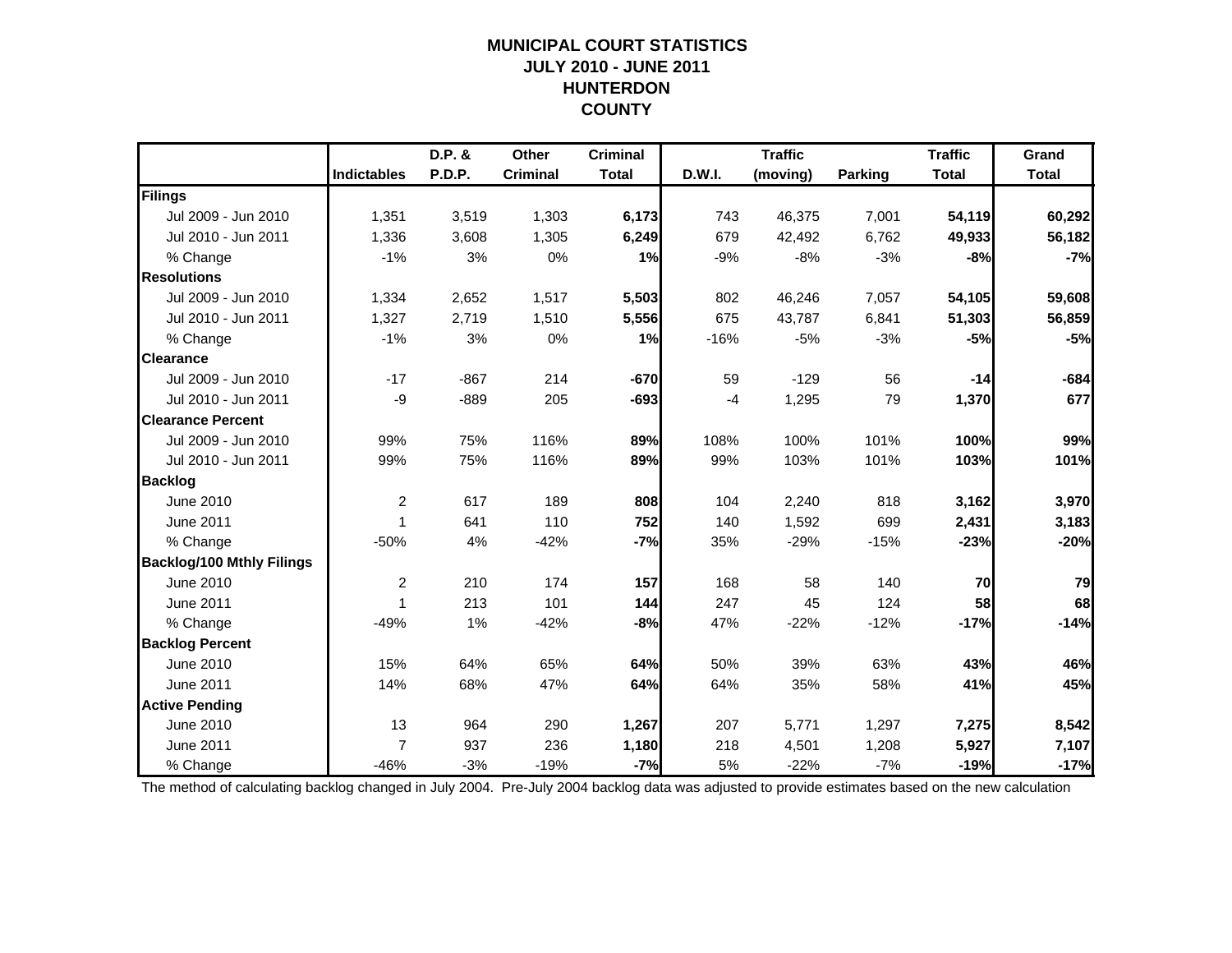### **MUNICIPAL COURT STATISTICSJULY 2010 - JUNE 2011 MERCER COUNTY**

|                                  |                    | D.P. &   | Other           | <b>Criminal</b> |        | <b>Traffic</b> |         | <b>Traffic</b> | Grand        |
|----------------------------------|--------------------|----------|-----------------|-----------------|--------|----------------|---------|----------------|--------------|
|                                  | <b>Indictables</b> | P.D.P.   | <b>Criminal</b> | <b>Total</b>    | D.W.I. | (moving)       | Parking | <b>Total</b>   | <b>Total</b> |
| Filings                          |                    |          |                 |                 |        |                |         |                |              |
| Jul 2009 - Jun 2010              | 10,524             | 17,051   | 9,776           | 37,351          | 1,412  | 115,134        | 57,703  | 174,249        | 211,600      |
| Jul 2010 - Jun 2011              | 10,049             | 16,048   | 8,022           | 34,119          | 1,548  | 111,586        | 63,933  | 177,067        | 211,186      |
| % Change                         | $-5%$              | $-6%$    | $-18%$          | $-9%$           | 10%    | $-3%$          | 11%     | 2%             | 0%           |
| <b>Resolutions</b>               |                    |          |                 |                 |        |                |         |                |              |
| Jul 2009 - Jun 2010              | 10,100             | 15,402   | 10,377          | 35,879          | 1,439  | 116,802        | 63,003  | 181,244        | 217,123      |
| Jul 2010 - Jun 2011              | 9,798              | 15,707   | 9,519           | 35,024          | 1,500  | 114,346        | 68,437  | 184,283        | 219,307      |
| % Change                         | $-3%$              | 2%       | $-8%$           | $-2%$           | 4%     | $-2%$          | 9%      | 2%             | 1%           |
| <b>Clearance</b>                 |                    |          |                 |                 |        |                |         |                |              |
| Jul 2009 - Jun 2010              | $-424$             | $-1,649$ | 601             | $-1,472$        | 27     | 1,668          | 5,300   | 6,995          | 5,523        |
| Jul 2010 - Jun 2011              | $-251$             | $-341$   | 1,497           | 905             | $-48$  | 2,760          | 4,504   | 7,216          | 8,121        |
| <b>Clearance Percent</b>         |                    |          |                 |                 |        |                |         |                |              |
| Jul 2009 - Jun 2010              | 96%                | 90%      | 106%            | 96%             | 102%   | 101%           | 109%    | 104%           | 103%         |
| Jul 2010 - Jun 2011              | 98%                | 98%      | 119%            | 103%            | 97%    | 102%           | 107%    | 104%           | 104%         |
| <b>Backlog</b>                   |                    |          |                 |                 |        |                |         |                |              |
| June 2010                        | 17                 | 4,666    | 1,392           | 6,075           | 164    | 8,735          | 7,128   | 16,027         | 22,102       |
| June 2011                        | 2                  | 4,252    | 1,361           | 5,615           | 219    | 7,841          | 6,976   | 15,036         | 20,651       |
| % Change                         | $-88%$             | $-9%$    | $-2%$           | $-8%$           | 34%    | $-10%$         | $-2%$   | $-6%$          | $-7%$        |
| <b>Backlog/100 Mthly Filings</b> |                    |          |                 |                 |        |                |         |                |              |
| June 2010                        | $\overline{2}$     | 328      | 171             | 195             | 139    | 91             | 148     | 110            | 125          |
| June 2011                        | $\mathbf 0$        | 318      | 204             | 197             | 170    | 84             | 131     | 102            | 117          |
| % Change                         | $-88%$             | $-3%$    | 19%             | 1%              | 22%    | $-7%$          | $-12%$  | $-8%$          | $-6%$        |
| <b>Backlog Percent</b>           |                    |          |                 |                 |        |                |         |                |              |
| June 2010                        | 16%                | 73%      | 53%             | 66%             | 49%    | 46%            | 59%     | 51%            | 55%          |
| June 2011                        | 4%                 | 74%      | 59%             | 69%             | 56%    | 46%            | 60%     | 52%            | 56%          |
| <b>Active Pending</b>            |                    |          |                 |                 |        |                |         |                |              |
| <b>June 2010</b>                 | 109                | 6,435    | 2,641           | 9,185           | 332    | 18,956         | 12,032  | 31,320         | 40,505       |
| <b>June 2011</b>                 | 47                 | 5,753    | 2,318           | 8,118           | 388    | 16,909         | 11,701  | 28,998         | 37,116       |
| % Change                         | $-57%$             | $-11%$   | $-12%$          | $-12%$          | 17%    | $-11%$         | $-3%$   | $-7%$          | $-8%$        |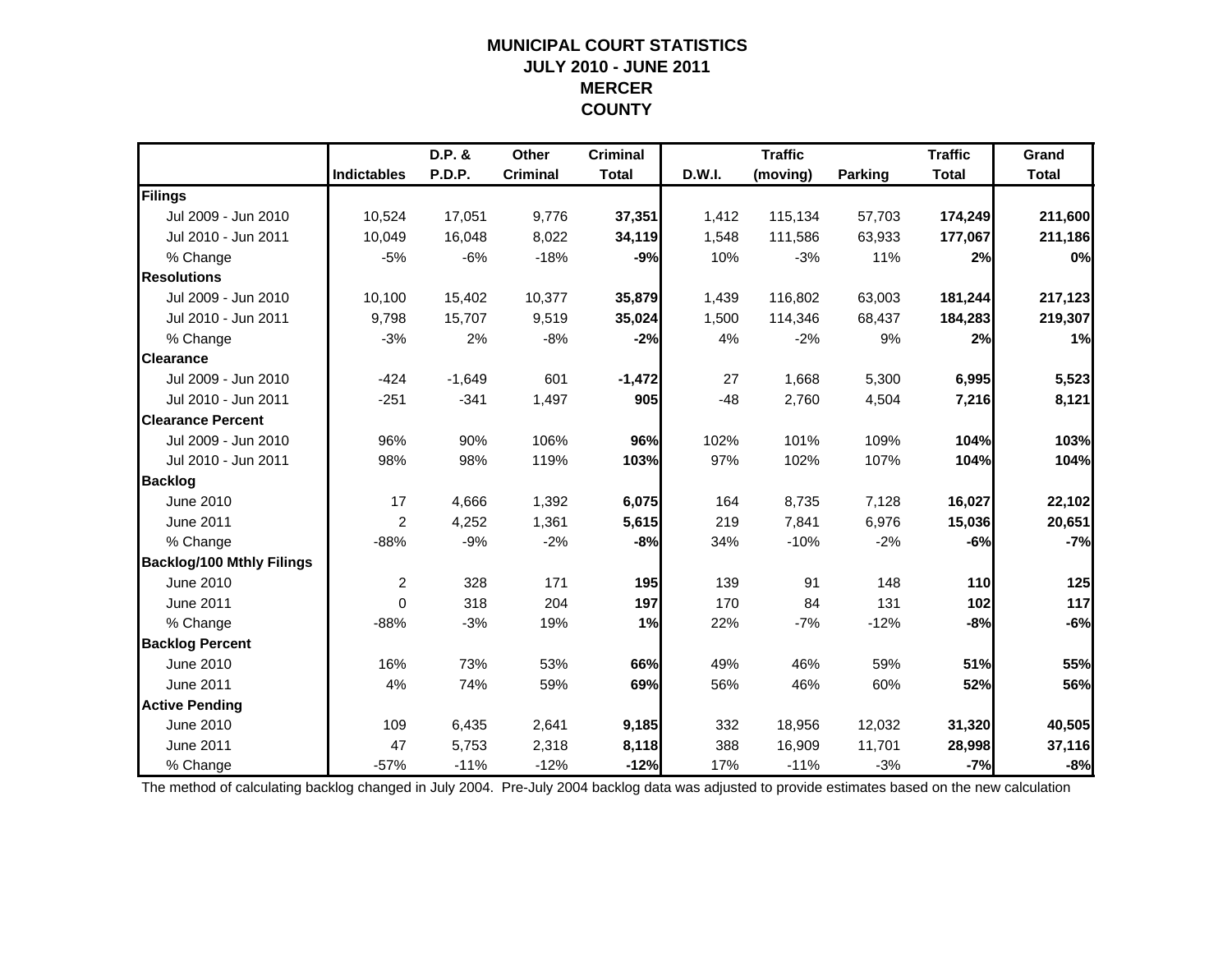### **MUNICIPAL COURT STATISTICSJULY 2010 - JUNE 2011 MIDDLESEX COUNTY**

|                                  |                    | D.P. &   | Other           | <b>Criminal</b> |        | <b>Traffic</b> |                | <b>Traffic</b> | Grand        |
|----------------------------------|--------------------|----------|-----------------|-----------------|--------|----------------|----------------|----------------|--------------|
|                                  | <b>Indictables</b> | P.D.P.   | <b>Criminal</b> | <b>Total</b>    | D.W.I. | (moving)       | <b>Parking</b> | <b>Total</b>   | <b>Total</b> |
| Filings                          |                    |          |                 |                 |        |                |                |                |              |
| Jul 2009 - Jun 2010              | 11,014             | 27,129   | 15,666          | 53,809          | 2,868  | 212,455        | 126,809        | 342,132        | 395,941      |
| Jul 2010 - Jun 2011              | 10,573             | 28,447   | 17,134          | 56,154          | 2,758  | 250,903        | 130,705        | 384,366        | 440,520      |
| % Change                         | $-4%$              | 5%       | 9%              | 4%              | $-4%$  | 18%            | 3%             | 12%            | 11%          |
| <b>Resolutions</b>               |                    |          |                 |                 |        |                |                |                |              |
| Jul 2009 - Jun 2010              | 10,582             | 22,677   | 19,386          | 52,645          | 3,113  | 214,346        | 125,114        | 342,573        | 395,218      |
| Jul 2010 - Jun 2011              | 10,211             | 22,390   | 18,906          | 51,507          | 2,695  | 244,676        | 126,287        | 373,658        | 425,165      |
| % Change                         | $-4%$              | $-1%$    | $-2%$           | $-2%$           | $-13%$ | 14%            | 1%             | 9%             | 8%           |
| <b>Clearance</b>                 |                    |          |                 |                 |        |                |                |                |              |
| Jul 2009 - Jun 2010              | $-432$             | $-4,452$ | 3,720           | $-1,164$        | 245    | 1,891          | $-1,695$       | 441            | $-723$       |
| Jul 2010 - Jun 2011              | $-362$             | $-6,057$ | 1,772           | $-4,647$        | $-63$  | $-6,227$       | $-4,418$       | $-10,708$      | $-15,355$    |
| <b>Clearance Percent</b>         |                    |          |                 |                 |        |                |                |                |              |
| Jul 2009 - Jun 2010              | 96%                | 84%      | 124%            | 98%             | 109%   | 101%           | 99%            | 100%           | 100%         |
| Jul 2010 - Jun 2011              | 97%                | 79%      | 110%            | 92%             | 98%    | 98%            | 97%            | 97%            | 97%          |
| <b>Backlog</b>                   |                    |          |                 |                 |        |                |                |                |              |
| June 2010                        | 45                 | 3,378    | 1,257           | 4,680           | 271    | 5,918          | 14,142         | 20,331         | 25,011       |
| June 2011                        | 40                 | 3,972    | 2,358           | 6,370           | 355    | 7,818          | 15,284         | 23,457         | 29,827       |
| % Change                         | $-11%$             | 18%      | 88%             | 36%             | 31%    | 32%            | 8%             | 15%            | 19%          |
| <b>Backlog/100 Mthly Filings</b> |                    |          |                 |                 |        |                |                |                |              |
| June 2010                        | 5                  | 149      | 96              | 104             | 113    | 33             | 134            | 71             | 76           |
| <b>June 2011</b>                 | 5                  | 168      | 165             | 136             | 154    | 37             | 140            | 73             | 81           |
| % Change                         | $-7%$              | 12%      | 72%             | 30%             | 36%    | 12%            | 5%             | 3%             | 7%           |
| <b>Backlog Percent</b>           |                    |          |                 |                 |        |                |                |                |              |
| June 2010                        | 51%                | 67%      | 49%             | 61%             | 42%    | 26%            | 60%            | 43%            | 45%          |
| <b>June 2011</b>                 | 57%                | 66%      | 59%             | 63%             | 51%    | 27%            | 61%            | 43%            | 46%          |
| <b>Active Pending</b>            |                    |          |                 |                 |        |                |                |                |              |
| June 2010                        | 88                 | 5,054    | 2,547           | 7,689           | 639    | 23,015         | 23,646         | 47,300         | 54,989       |
| <b>June 2011</b>                 | 70                 | 5,987    | 4,003           | 10,060          | 698    | 29,024         | 25,194         | 54,916         | 64,976       |
| % Change                         | $-20%$             | 18%      | 57%             | 31%             | 9%     | 26%            | 7%             | 16%            | 18%          |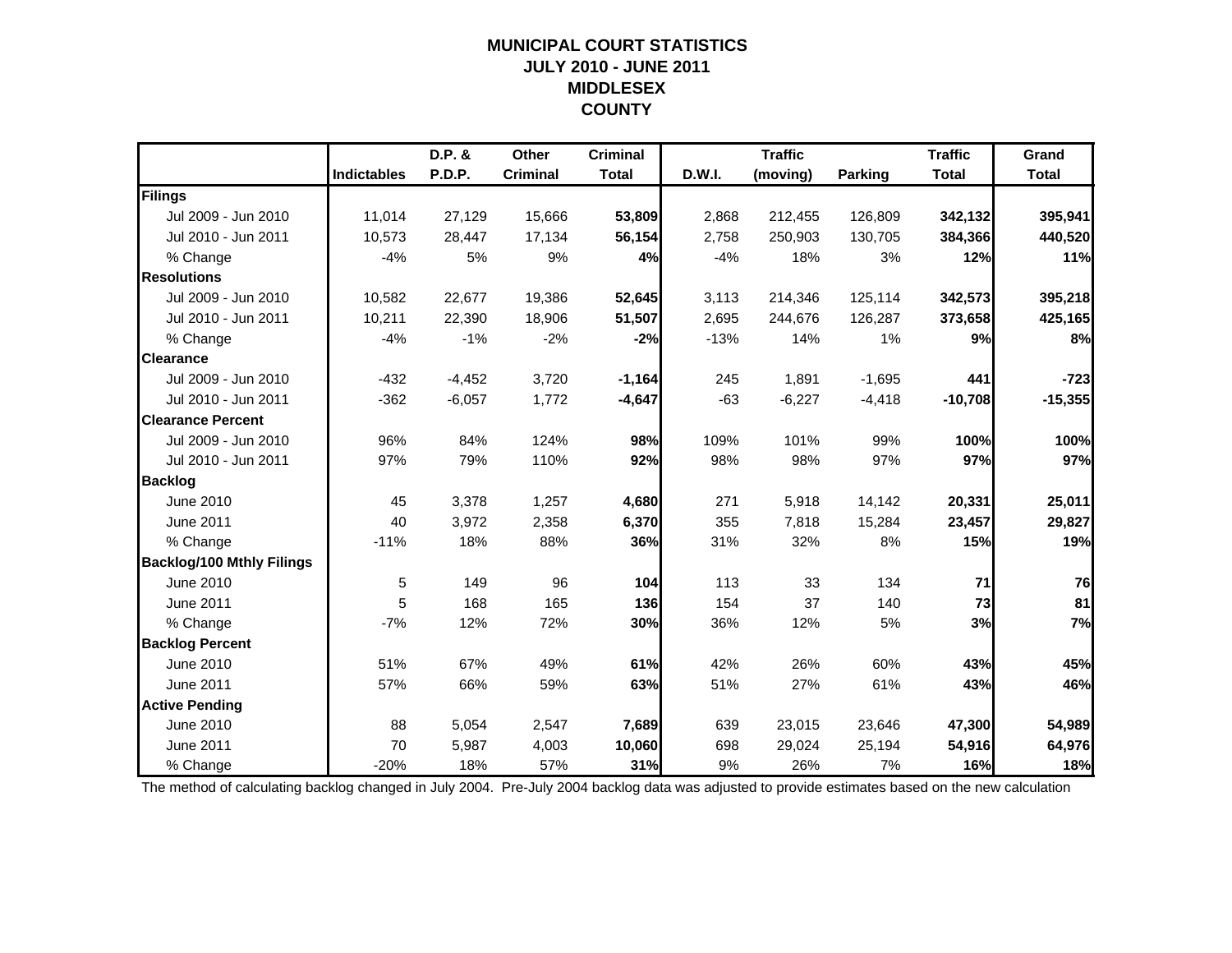### **MUNICIPAL COURT STATISTICSJULY 2010 - JUNE 2011 MONMOUTH COUNTY**

|                                  |                    | D.P. &   | Other           | <b>Criminal</b> |        | <b>Traffic</b> |                | <b>Traffic</b> | Grand        |
|----------------------------------|--------------------|----------|-----------------|-----------------|--------|----------------|----------------|----------------|--------------|
|                                  | <b>Indictables</b> | P.D.P.   | <b>Criminal</b> | <b>Total</b>    | D.W.I. | (moving)       | <b>Parking</b> | <b>Total</b>   | <b>Total</b> |
| Filings                          |                    |          |                 |                 |        |                |                |                |              |
| Jul 2009 - Jun 2010              | 13,711             | 31,230   | 16,093          | 61,034          | 2,931  | 180,640        | 65,341         | 248,912        | 309,946      |
| Jul 2010 - Jun 2011              | 13,747             | 31,481   | 15,477          | 60,705          | 2,929  | 182,567        | 69,099         | 254,595        | 315,300      |
| % Change                         | 0%                 | 1%       | $-4%$           | $-1%$           | 0%     | 1%             | 6%             | 2%             | 2%           |
| <b>Resolutions</b>               |                    |          |                 |                 |        |                |                |                |              |
| Jul 2009 - Jun 2010              | 13,589             | 24,572   | 22,162          | 60,323          | 3,016  | 182,253        | 64,267         | 249,536        | 309,859      |
| Jul 2010 - Jun 2011              | 13,583             | 24,368   | 20,843          | 58,794          | 2,905  | 183,474        | 69,576         | 255,955        | 314,749      |
| % Change                         | 0%                 | $-1%$    | $-6%$           | $-3%$           | $-4%$  | 1%             | 8%             | 3%             | 2%           |
| <b>Clearance</b>                 |                    |          |                 |                 |        |                |                |                |              |
| Jul 2009 - Jun 2010              | $-122$             | $-6,658$ | 6,069           | $-711$          | 85     | 1,613          | $-1,074$       | 624            | $-87$        |
| Jul 2010 - Jun 2011              | $-164$             | $-7,113$ | 5,366           | $-1,911$        | $-24$  | 907            | 477            | 1,360          | $-551$       |
| <b>Clearance Percent</b>         |                    |          |                 |                 |        |                |                |                |              |
| Jul 2009 - Jun 2010              | 99%                | 79%      | 138%            | 99%             | 103%   | 101%           | 98%            | 100%           | 100%         |
| Jul 2010 - Jun 2011              | 99%                | 77%      | 135%            | 97%             | 99%    | 100%           | 101%           | 101%           | 100%         |
| <b>Backlog</b>                   |                    |          |                 |                 |        |                |                |                |              |
| June 2010                        | $\overline{7}$     | 1,380    | 383             | 1,770           | 271    | 3,279          | 1,203          | 4,753          | 6,523        |
| June 2011                        | 5                  | 1,252    | 310             | 1,567           | 280    | 2,704          | 908            | 3,892          | 5,459        |
| % Change                         | $-29%$             | $-9%$    | $-19%$          | $-11%$          | 3%     | $-18%$         | $-25%$         | $-18%$         | $-16%$       |
| <b>Backlog/100 Mthly Filings</b> |                    |          |                 |                 |        |                |                |                |              |
| June 2010                        | 1                  | 53       | 29              | 35              | 111    | 22             | 22             | 23             | 25           |
| <b>June 2011</b>                 | $\Omega$           | 48       | 24              | 31              | 115    | 18             | 16             | 18             | 21           |
| % Change                         | $-29%$             | $-10%$   | $-16%$          | $-11%$          | 3%     | $-18%$         | $-29%$         | $-20%$         | $-18%$       |
| <b>Backlog Percent</b>           |                    |          |                 |                 |        |                |                |                |              |
| June 2010                        | 21%                | 36%      | 21%             | 31%             | 42%    | 18%            | 16%            | 18%            | 20%          |
| June 2011                        | 11%                | 34%      | 13%             | 26%             | 39%    | 16%            | 13%            | 15%            | 17%          |
| <b>Active Pending</b>            |                    |          |                 |                 |        |                |                |                |              |
| <b>June 2010</b>                 | 34                 | 3,868    | 1,845           | 5,747           | 638    | 18,169         | 7,565          | 26,372         | 32,119       |
| <b>June 2011</b>                 | 46                 | 3,634    | 2,354           | 6,034           | 719    | 17,313         | 7,215          | 25,247         | 31,281       |
| % Change                         | 35%                | $-6%$    | 28%             | 5%              | 13%    | $-5%$          | $-5%$          | $-4%$          | $-3%$        |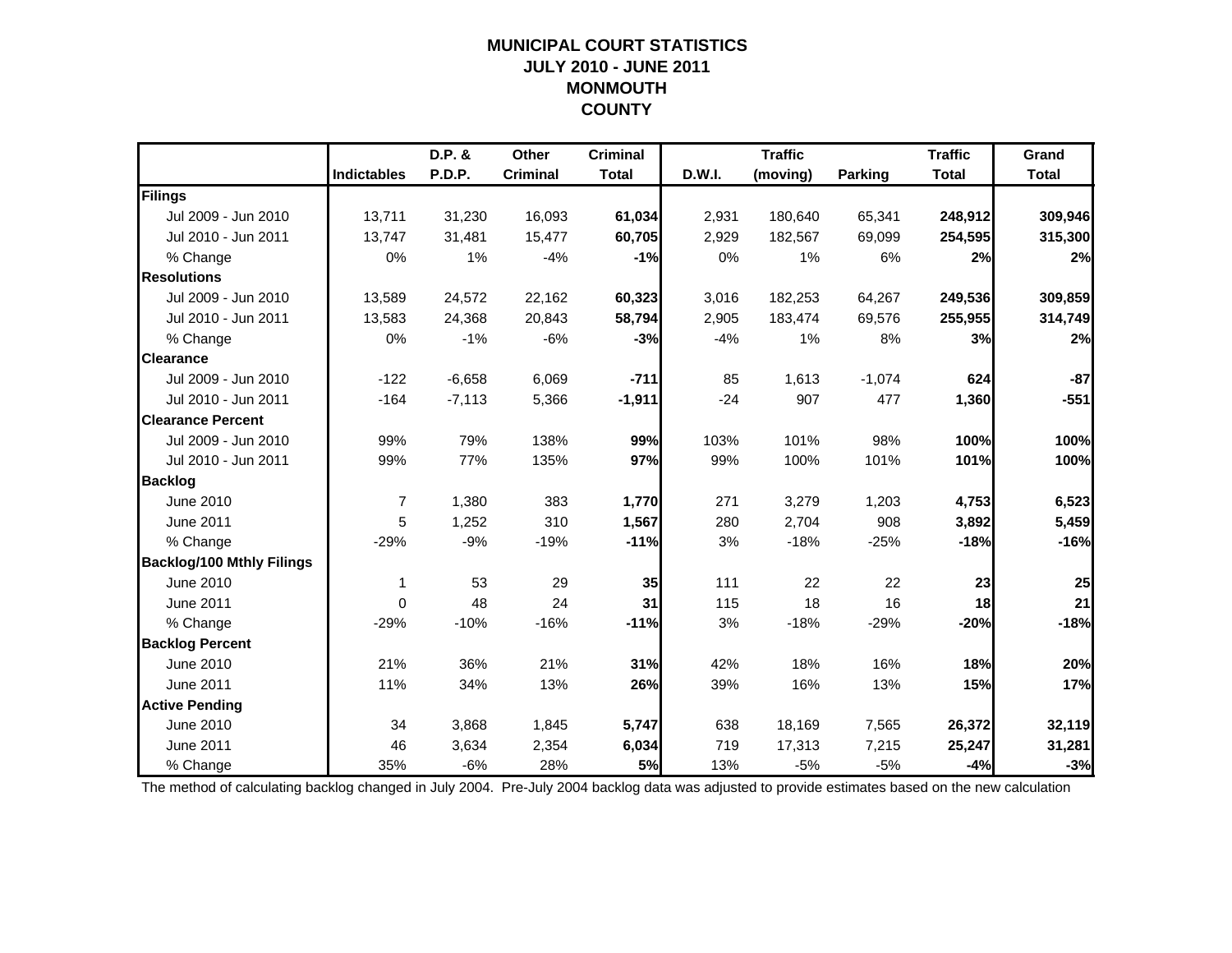### **MUNICIPAL COURT STATISTICSJULY 2010 - JUNE 2011 MORRIS COUNTY**

|                                  |                    | D.P. &   | Other           | <b>Criminal</b> |        | <b>Traffic</b> |         | <b>Traffic</b> | Grand        |
|----------------------------------|--------------------|----------|-----------------|-----------------|--------|----------------|---------|----------------|--------------|
|                                  | <b>Indictables</b> | P.D.P.   | <b>Criminal</b> | <b>Total</b>    | D.W.I. | (moving)       | Parking | <b>Total</b>   | <b>Total</b> |
| Filings                          |                    |          |                 |                 |        |                |         |                |              |
| Jul 2009 - Jun 2010              | 5,791              | 14,032   | 13,522          | 33,345          | 2,461  | 140,450        | 50,749  | 193,660        | 227,005      |
| Jul 2010 - Jun 2011              | 6,217              | 13,111   | 12,837          | 32,165          | 2,336  | 127,685        | 48,693  | 178,714        | 210,879      |
| % Change                         | 7%                 | $-7%$    | $-5%$           | $-4%$           | $-5%$  | $-9%$          | $-4%$   | $-8%$          | $-7%$        |
| <b>Resolutions</b>               |                    |          |                 |                 |        |                |         |                |              |
| Jul 2009 - Jun 2010              | 5,684              | 11,389   | 14,351          | 31,424          | 2,548  | 140,656        | 50,538  | 193,742        | 225,166      |
| Jul 2010 - Jun 2011              | 6,066              | 10,236   | 14,223          | 30,525          | 2,270  | 129,771        | 48,540  | 180,581        | 211,106      |
| % Change                         | 7%                 | $-10%$   | $-1%$           | $-3%$           | $-11%$ | $-8%$          | $-4%$   | $-7%$          | $-6%$        |
| <b>Clearance</b>                 |                    |          |                 |                 |        |                |         |                |              |
| Jul 2009 - Jun 2010              | $-107$             | $-2,643$ | 829             | $-1,921$        | 87     | 206            | $-211$  | 82             | $-1,839$     |
| Jul 2010 - Jun 2011              | $-151$             | $-2,875$ | 1,386           | $-1,640$        | $-66$  | 2,086          | $-153$  | 1,867          | 227          |
| <b>Clearance Percent</b>         |                    |          |                 |                 |        |                |         |                |              |
| Jul 2009 - Jun 2010              | 98%                | 81%      | 106%            | 94%             | 104%   | 100%           | 100%    | 100%           | 99%          |
| Jul 2010 - Jun 2011              | 98%                | 78%      | 111%            | 95%             | 97%    | 102%           | 100%    | 101%           | 100%         |
| <b>Backlog</b>                   |                    |          |                 |                 |        |                |         |                |              |
| June 2010                        | 16                 | 1,024    | 386             | 1,426           | 256    | 2,496          | 1,315   | 4,067          | 5,493        |
| June 2011                        | 15                 | 984      | 372             | 1,371           | 344    | 2,489          | 1,187   | 4,020          | 5,391        |
| % Change                         | $-6%$              | $-4%$    | $-4%$           | $-4%$           | 34%    | 0%             | $-10%$  | $-1%$          | $-2%$        |
| <b>Backlog/100 Mthly Filings</b> |                    |          |                 |                 |        |                |         |                |              |
| June 2010                        | 3                  | 88       | 34              | 51              | 125    | 21             | 31      | 25             | 29           |
| <b>June 2011</b>                 | 3                  | 90       | 35              | 51              | 177    | 23             | 29      | 27             | 31           |
| % Change                         | $-13%$             | 3%       | 2%              | 0%              | 42%    | 10%            | $-6%$   | 7%             | 6%           |
| <b>Backlog Percent</b>           |                    |          |                 |                 |        |                |         |                |              |
| June 2010                        | 47%                | 48%      | 21%             | 36%             | 48%    | 19%            | 29%     | 22%            | 25%          |
| June 2011                        | 45%                | 47%      | 33%             | 42%             | 56%    | 23%            | 28%     | 26%            | 28%          |
| <b>Active Pending</b>            |                    |          |                 |                 |        |                |         |                |              |
| <b>June 2010</b>                 | 34                 | 2,112    | 1,797           | 3,943           | 537    | 13,222         | 4,544   | 18,303         | 22,246       |
| <b>June 2011</b>                 | 33                 | 2,102    | 1,131           | 3,266           | 617    | 10,906         | 4,190   | 15,713         | 18,979       |
| % Change                         | $-3%$              | 0%       | $-37%$          | $-17%$          | 15%    | $-18%$         | $-8%$   | $-14%$         | $-15%$       |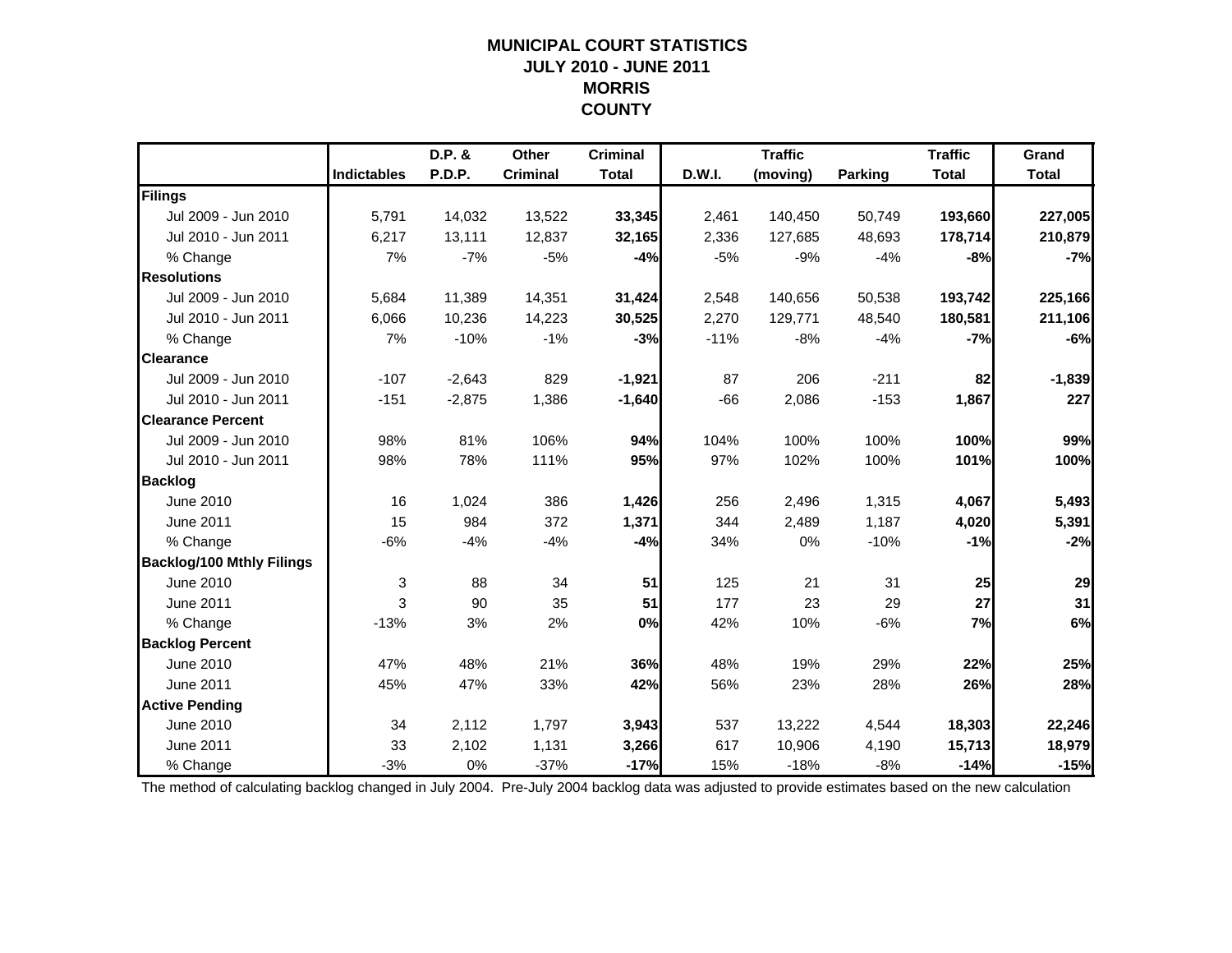### **MUNICIPAL COURT STATISTICSJULY 2010 - JUNE 2011 OCEAN COUNTY**

|                                  |                    | D.P. &   | Other           | <b>Criminal</b> |        | <b>Traffic</b> |          | <b>Traffic</b> | Grand        |
|----------------------------------|--------------------|----------|-----------------|-----------------|--------|----------------|----------|----------------|--------------|
|                                  | <b>Indictables</b> | P.D.P.   | <b>Criminal</b> | <b>Total</b>    | D.W.I. | (moving)       | Parking  | <b>Total</b>   | <b>Total</b> |
| Filings                          |                    |          |                 |                 |        |                |          |                |              |
| Jul 2009 - Jun 2010              | 8,278              | 20,662   | 12,933          | 41,873          | 2,635  | 113,419        | 53,791   | 169,845        | 211,718      |
| Jul 2010 - Jun 2011              | 8,251              | 20,697   | 13,166          | 42,114          | 2,518  | 113,187        | 53,932   | 169,637        | 211,751      |
| % Change                         | 0%                 | 0%       | 2%              | 1%              | $-4%$  | 0%             | 0%       | 0%             | 0%           |
| <b>Resolutions</b>               |                    |          |                 |                 |        |                |          |                |              |
| Jul 2009 - Jun 2010              | 8,199              | 16,780   | 17,236          | 42,215          | 2,628  | 112,928        | 52,575   | 168,131        | 210,346      |
| Jul 2010 - Jun 2011              | 8,213              | 16,111   | 17,569          | 41,893          | 2,534  | 113,562        | 52,560   | 168,656        | 210,549      |
| % Change                         | 0%                 | $-4%$    | 2%              | $-1%$           | $-4%$  | 1%             | 0%       | 0%             | 0%           |
| <b>Clearance</b>                 |                    |          |                 |                 |        |                |          |                |              |
| Jul 2009 - Jun 2010              | $-79$              | $-3,882$ | 4,303           | 342             | $-7$   | $-491$         | $-1,216$ | $-1,714$       | $-1,372$     |
| Jul 2010 - Jun 2011              | $-38$              | $-4,586$ | 4,403           | $-221$          | 16     | 375            | $-1,372$ | $-981$         | $-1,202$     |
| <b>Clearance Percent</b>         |                    |          |                 |                 |        |                |          |                |              |
| Jul 2009 - Jun 2010              | 99%                | 81%      | 133%            | 101%            | 100%   | 100%           | 98%      | 99%            | 99%          |
| Jul 2010 - Jun 2011              | 100%               | 78%      | 133%            | 99%             | 101%   | 100%           | 97%      | 99%            | 99%          |
| <b>Backlog</b>                   |                    |          |                 |                 |        |                |          |                |              |
| June 2010                        | $\Omega$           | 901      | 306             | 1,207           | 242    | 2,459          | 481      | 3,182          | 4,389        |
| June 2011                        | 0                  | 919      | 355             | 1,274           | 259    | 2,227          | 533      | 3,019          | 4,293        |
| % Change                         |                    | 2%       | 16%             | 6%              | 7%     | $-9%$          | 11%      | $-5%$          | $-2%$        |
| <b>Backlog/100 Mthly Filings</b> |                    |          |                 |                 |        |                |          |                |              |
| June 2010                        | $\mathbf 0$        | 52       | 28              | 35              | 110    | 26             | 11       | 22             | 25           |
| June 2011                        | 0                  | 53       | 32              | 36              | 123    | 24             | 12       | 21             | 24           |
| % Change                         |                    | 2%       | 14%             | 5%              | 12%    | $-9%$          | 11%      | $-5%$          | $-2%$        |
| <b>Backlog Percent</b>           |                    |          |                 |                 |        |                |          |                |              |
| June 2010                        | 0%                 | 34%      | 13%             | 24%             | 42%    | 19%            | 6%       | 15%            | 17%          |
| June 2011                        | 0%                 | 36%      | 14%             | 25%             | 45%    | 18%            | 6%       | 14%            | 16%          |
| <b>Active Pending</b>            |                    |          |                 |                 |        |                |          |                |              |
| June 2010                        | 13                 | 2,623    | 2,355           | 4,991           | 576    | 13,015         | 7,805    | 21,396         | 26,387       |
| <b>June 2011</b>                 | 12                 | 2,532    | 2,466           | 5,010           | 581    | 12,372         | 8,732    | 21,685         | 26,695       |
| % Change                         | $-8%$              | $-3%$    | 5%              | 0%              | 1%     | $-5%$          | 12%      | 1%             | 1%           |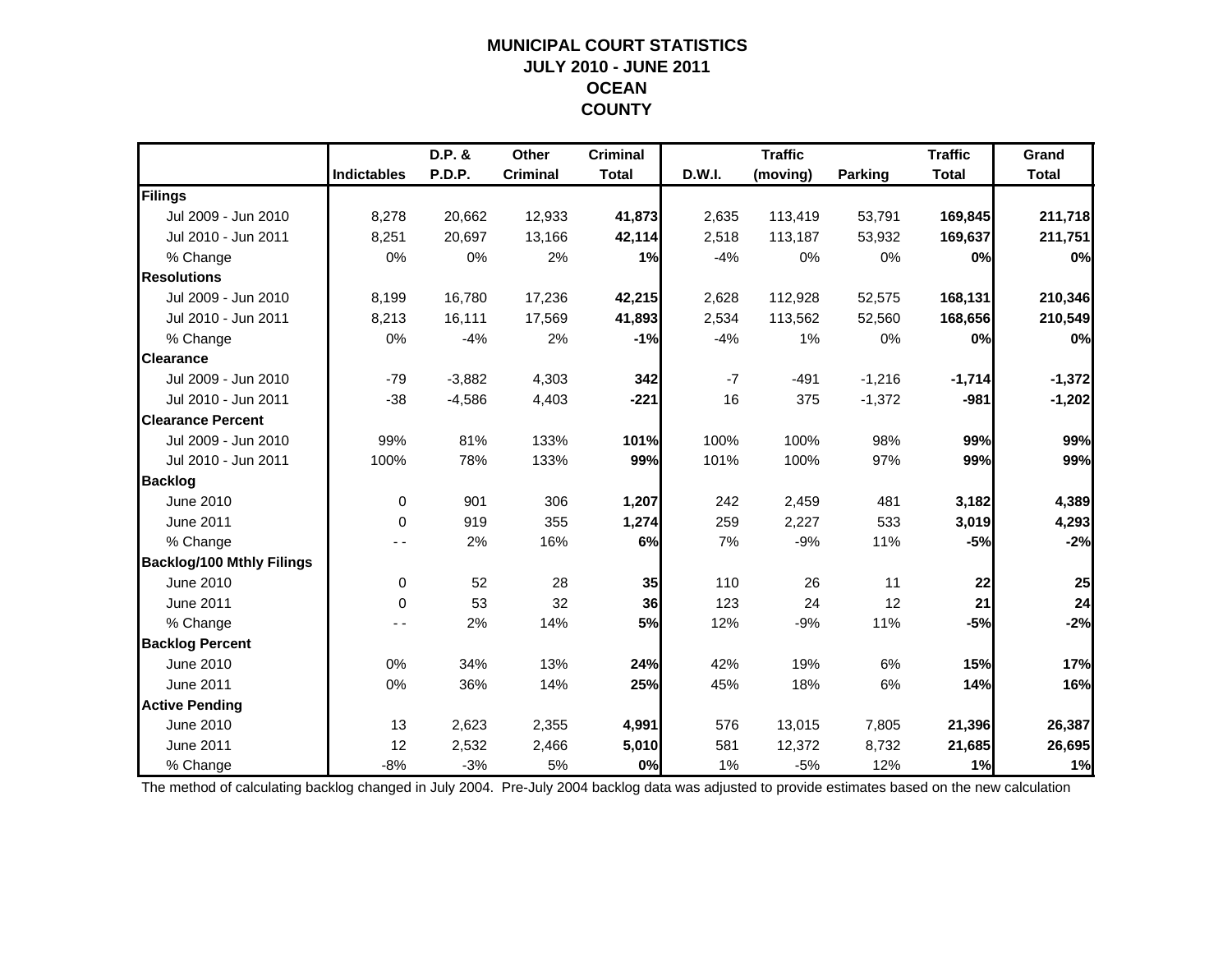### **MUNICIPAL COURT STATISTICSJULY 2010 - JUNE 2011 PASSAIC COUNTY**

|                                  |                    | D.P. &   | Other           | <b>Criminal</b> |        | <b>Traffic</b> |                | <b>Traffic</b> | Grand        |
|----------------------------------|--------------------|----------|-----------------|-----------------|--------|----------------|----------------|----------------|--------------|
|                                  | <b>Indictables</b> | P.D.P.   | <b>Criminal</b> | <b>Total</b>    | D.W.I. | (moving)       | <b>Parking</b> | <b>Total</b>   | <b>Total</b> |
| Filings                          |                    |          |                 |                 |        |                |                |                |              |
| Jul 2009 - Jun 2010              | 14,092             | 21,097   | 13,716          | 48,905          | 1,569  | 125,416        | 168,790        | 295,775        | 344,680      |
| Jul 2010 - Jun 2011              | 14,661             | 20,241   | 12,224          | 47,126          | 1,492  | 112,536        | 152,413        | 266,441        | 313,567      |
| % Change                         | 4%                 | $-4%$    | $-11%$          | $-4%$           | $-5%$  | $-10%$         | $-10%$         | $-10%$         | $-9%$        |
| <b>Resolutions</b>               |                    |          |                 |                 |        |                |                |                |              |
| Jul 2009 - Jun 2010              | 13,867             | 17,975   | 14,675          | 46,517          | 1,568  | 126,674        | 172,978        | 301,220        | 347,737      |
| Jul 2010 - Jun 2011              | 14,387             | 17,156   | 12,268          | 43,811          | 1,508  | 115,676        | 153,509        | 270,693        | 314,504      |
| % Change                         | 4%                 | $-5%$    | $-16%$          | $-6%$           | $-4%$  | $-9%$          | $-11%$         | $-10%$         | $-10%$       |
| <b>Clearance</b>                 |                    |          |                 |                 |        |                |                |                |              |
| Jul 2009 - Jun 2010              | $-225$             | $-3,122$ | 959             | $-2,388$        | $-1$   | 1,258          | 4,188          | 5,445          | 3,057        |
| Jul 2010 - Jun 2011              | $-274$             | $-3,085$ | 44              | $-3,315$        | 16     | 3,140          | 1,096          | 4,252          | 937          |
| <b>Clearance Percent</b>         |                    |          |                 |                 |        |                |                |                |              |
| Jul 2009 - Jun 2010              | 98%                | 85%      | 107%            | 95%             | 100%   | 101%           | 102%           | 102%           | 101%         |
| Jul 2010 - Jun 2011              | 98%                | 85%      | 100%            | 93%             | 101%   | 103%           | 101%           | 102%           | 100%         |
| <b>Backlog</b>                   |                    |          |                 |                 |        |                |                |                |              |
| June 2010                        | 22                 | 2,547    | 1,058           | 3,627           | 181    | 5,028          | 6,192          | 11,401         | 15,028       |
| June 2011                        | 49                 | 2,243    | 983             | 3,275           | 187    | 3,142          | 6,428          | 9,757          | 13,032       |
| % Change                         | 123%               | $-12%$   | $-7%$           | $-10%$          | 3%     | $-38%$         | 4%             | $-14%$         | $-13%$       |
| <b>Backlog/100 Mthly Filings</b> |                    |          |                 |                 |        |                |                |                |              |
| June 2010                        | $\overline{2}$     | 145      | 93              | 89              | 138    | 48             | 44             | 46             | 52           |
| June 2011                        | 4                  | 133      | 96              | 83              | 150    | 34             | 51             | 44             | 50           |
| % Change                         | 114%               | $-8%$    | 4%              | -6%             | 9%     | $-30%$         | 15%            | $-5%$          | $-5%$        |
| <b>Backlog Percent</b>           |                    |          |                 |                 |        |                |                |                |              |
| June 2010                        | 38%                | 62%      | 45%             | 56%             | 52%    | 33%            | 29%            | 31%            | 35%          |
| <b>June 2011</b>                 | 52%                | 60%      | 43%             | 54%             | 53%    | 27%            | 32%            | 31%            | 34%          |
| <b>Active Pending</b>            |                    |          |                 |                 |        |                |                |                |              |
| June 2010                        | 58                 | 4,133    | 2,326           | 6,517           | 350    | 15,106         | 21,018         | 36,474         | 42,991       |
| <b>June 2011</b>                 | 94                 | 3,716    | 2,277           | 6,087           | 355    | 11,641         | 19,914         | 31,910         | 37,997       |
| % Change                         | 62%                | $-10%$   | $-2%$           | $-7%$           | 1%     | $-23%$         | $-5%$          | $-13%$         | $-12%$       |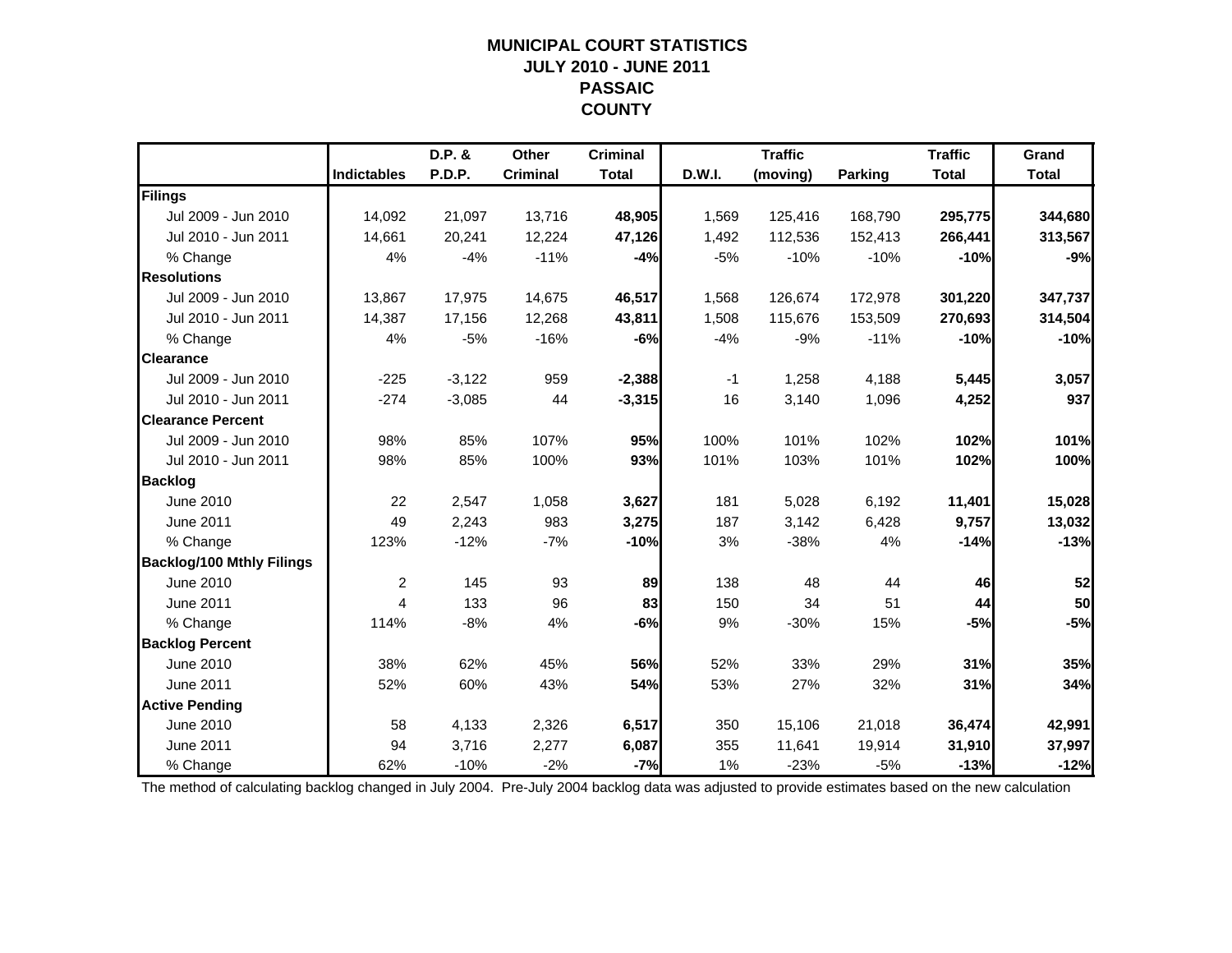### **MUNICIPAL COURT STATISTICSJULY 2010 - JUNE 2011 SALEMCOUNTY**

|                                  |                    | D.P. &        | Other           | <b>Criminal</b> |        | <b>Traffic</b> |                | <b>Traffic</b> | Grand        |
|----------------------------------|--------------------|---------------|-----------------|-----------------|--------|----------------|----------------|----------------|--------------|
|                                  | <b>Indictables</b> | <b>P.D.P.</b> | <b>Criminal</b> | <b>Total</b>    | D.W.I. | (moving)       | Parking        | <b>Total</b>   | <b>Total</b> |
| Filings                          |                    |               |                 |                 |        |                |                |                |              |
| Jul 2009 - Jun 2010              | 3,643              | 4,688         | 1,459           | 9,790           | 432    | 22,016         | 2,494          | 24,942         | 34,732       |
| Jul 2010 - Jun 2011              | 2,910              | 4,478         | 1,650           | 9,038           | 415    | 17,284         | 1,316          | 19,015         | 28,053       |
| % Change                         | $-20%$             | $-4%$         | 13%             | $-8%$           | $-4%$  | $-21%$         | $-47%$         | $-24%$         | $-19%$       |
| <b>Resolutions</b>               |                    |               |                 |                 |        |                |                |                |              |
| Jul 2009 - Jun 2010              | 3,626              | 4,923         | 1,718           | 10,267          | 426    | 21,960         | 2,496          | 24,882         | 35,149       |
| Jul 2010 - Jun 2011              | 2,890              | 4,443         | 2,053           | 9,386           | 410    | 17,672         | 1,386          | 19,468         | 28,854       |
| % Change                         | $-20%$             | $-10%$        | 19%             | $-9%$           | $-4%$  | $-20%$         | $-44%$         | $-22%$         | $-18%$       |
| <b>Clearance</b>                 |                    |               |                 |                 |        |                |                |                |              |
| Jul 2009 - Jun 2010              | $-17$              | 235           | 259             | 477             | -6     | $-56$          | $\overline{2}$ | $-60$          | 417          |
| Jul 2010 - Jun 2011              | $-20$              | $-35$         | 403             | 348             | $-5$   | 388            | 70             | 453            | 801          |
| <b>Clearance Percent</b>         |                    |               |                 |                 |        |                |                |                |              |
| Jul 2009 - Jun 2010              | 100%               | 105%          | 118%            | 105%            | 99%    | 100%           | 100%           | 100%           | 101%         |
| Jul 2010 - Jun 2011              | 99%                | 99%           | 124%            | 104%            | 99%    | 102%           | 105%           | 102%           | 103%         |
| <b>Backlog</b>                   |                    |               |                 |                 |        |                |                |                |              |
| June 2010                        | $\mathbf 0$        | 207           | 35              | 242             | 42     | 454            | 145            | 641            | 883          |
| <b>June 2011</b>                 | $\Omega$           | 209           | 71              | 280             | 48     | 414            | 106            | 568            | 848          |
| % Change                         |                    | 1%            | 103%            | 16%             | 14%    | $-9%$          | $-27%$         | $-11%$         | $-4%$        |
| <b>Backlog/100 Mthly Filings</b> |                    |               |                 |                 |        |                |                |                |              |
| June 2010                        | $\mathbf 0$        | 53            | 29              | 30              | 117    | 25             | 70             | 31             | 31           |
| <b>June 2011</b>                 | $\Omega$           | 56            | 52              | 37              | 139    | 29             | 97             | 36             | 36           |
| % Change                         |                    | 6%            | 79%             | 25%             | 19%    | 16%            | 39%            | 16%            | 19%          |
| <b>Backlog Percent</b>           |                    |               |                 |                 |        |                |                |                |              |
| June 2010                        | 0%                 | 33%           | 11%             | 26%             | 44%    | 21%            | 51%            | 25%            | 25%          |
| <b>June 2011</b>                 | 0%                 | 36%           | 30%             | 34%             | 49%    | 24%            | 67%            | 28%            | 30%          |
| <b>Active Pending</b>            |                    |               |                 |                 |        |                |                |                |              |
| <b>June 2010</b>                 | 5                  | 622           | 319             | 946             | 96     | 2,157          | 282            | 2,535          | 3,481        |
| <b>June 2011</b>                 | $\mathbf{0}$       | 582           | 239             | 821             | 98     | 1,757          | 158            | 2,013          | 2,834        |
| % Change                         | $-100%$            | $-6%$         | $-25%$          | $-13%$          | 2%     | $-19%$         | $-44%$         | $-21%$         | $-19%$       |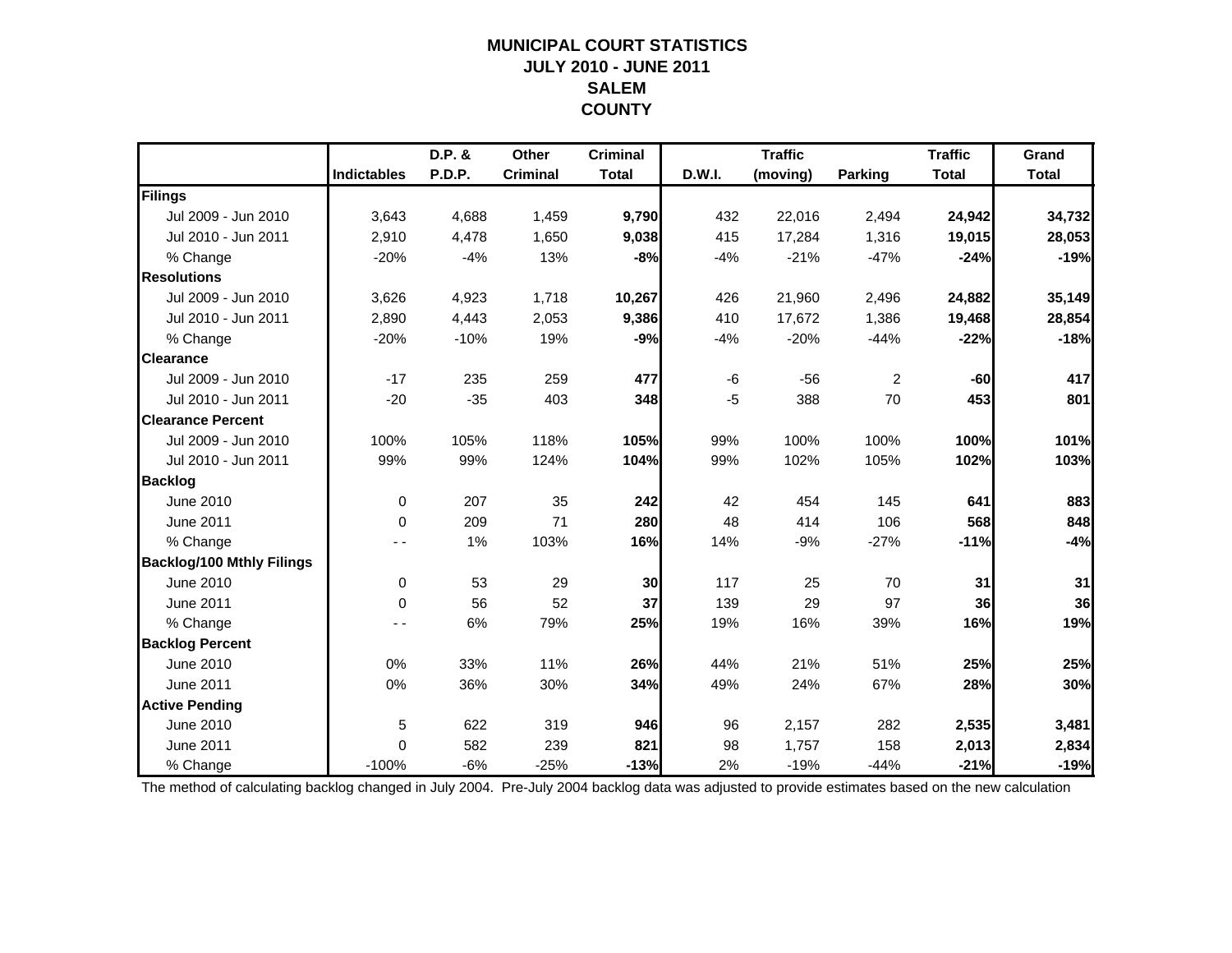### **MUNICIPAL COURT STATISTICSJULY 2010 - JUNE 2011 SOMERSET COUNTY**

|                                  |                    | D.P. &        | Other           | <b>Criminal</b> |        | <b>Traffic</b> |                | <b>Traffic</b> | Grand        |
|----------------------------------|--------------------|---------------|-----------------|-----------------|--------|----------------|----------------|----------------|--------------|
|                                  | <b>Indictables</b> | <b>P.D.P.</b> | <b>Criminal</b> | <b>Total</b>    | D.W.I. | (moving)       | <b>Parking</b> | <b>Total</b>   | <b>Total</b> |
| Filings                          |                    |               |                 |                 |        |                |                |                |              |
| Jul 2009 - Jun 2010              | 1,801              | 6,461         | 3,597           | 11,859          | 1,101  | 76,524         | 22,270         | 99,895         | 111,754      |
| Jul 2010 - Jun 2011              | 2,017              | 6,471         | 3,248           | 11,736          | 1,074  | 74,757         | 23,380         | 99,211         | 110,947      |
| % Change                         | 12%                | 0%            | $-10%$          | $-1%$           | $-2%$  | $-2%$          | 5%             | $-1%$          | $-1%$        |
| <b>Resolutions</b>               |                    |               |                 |                 |        |                |                |                |              |
| Jul 2009 - Jun 2010              | 1,764              | 5,574         | 4,154           | 11,492          | 1,086  | 76,488         | 22,544         | 100,118        | 111,610      |
| Jul 2010 - Jun 2011              | 1,992              | 5,539         | 3,908           | 11,439          | 1,042  | 73,951         | 22,828         | 97,821         | 109,260      |
| % Change                         | 13%                | $-1%$         | $-6%$           | 0%              | $-4%$  | $-3%$          | 1%             | $-2%$          | $-2%$        |
| <b>Clearance</b>                 |                    |               |                 |                 |        |                |                |                |              |
| Jul 2009 - Jun 2010              | $-37$              | $-887$        | 557             | $-367$          | $-15$  | $-36$          | 274            | 223            | $-144$       |
| Jul 2010 - Jun 2011              | $-25$              | $-932$        | 660             | $-297$          | $-32$  | $-806$         | $-552$         | $-1,390$       | $-1,687$     |
| <b>Clearance Percent</b>         |                    |               |                 |                 |        |                |                |                |              |
| Jul 2009 - Jun 2010              | 98%                | 86%           | 115%            | 97%             | 99%    | 100%           | 101%           | 100%           | 100%         |
| Jul 2010 - Jun 2011              | 99%                | 86%           | 120%            | 97%             | 97%    | 99%            | 98%            | 99%            | 98%          |
| <b>Backlog</b>                   |                    |               |                 |                 |        |                |                |                |              |
| June 2010                        | 27                 | 839           | 391             | 1,257           | 104    | 2,229          | 1,222          | 3,555          | 4,812        |
| June 2011                        | 17                 | 919           | 391             | 1,327           | 143    | 2,447          | 1,321          | 3,911          | 5,238        |
| % Change                         | $-37%$             | 10%           | 0%              | 6%              | 38%    | 10%            | 8%             | 10%            | 9%           |
| <b>Backlog/100 Mthly Filings</b> |                    |               |                 |                 |        |                |                |                |              |
| June 2010                        | 18                 | 156           | 130             | 127             | 113    | 35             | 66             | 43             | 52           |
| <b>June 2011</b>                 | 10                 | 170           | 144             | 136             | 160    | 39             | 68             | 47             | 57           |
| % Change                         | $-44%$             | 9%            | 11%             | 7%              | 41%    | 12%            | 3%             | 11%            | 10%          |
| <b>Backlog Percent</b>           |                    |               |                 |                 |        |                |                |                |              |
| June 2010                        | 82%                | 55%           | 52%             | 55%             | 40%    | 28%            | 50%            | 33%            | 37%          |
| <b>June 2011</b>                 | 89%                | 59%           | 50%             | 56%             | 48%    | 28%            | 46%            | 33%            | 37%          |
| <b>Active Pending</b>            |                    |               |                 |                 |        |                |                |                |              |
| June 2010                        | 33                 | 1,514         | 756             | 2,303           | 258    | 7,979          | 2,432          | 10,669         | 12,972       |
| <b>June 2011</b>                 | 19                 | 1,554         | 784             | 2,357           | 298    | 8,612          | 2,879          | 11,789         | 14,146       |
| % Change                         | $-42%$             | 3%            | 4%              | 2%              | 16%    | 8%             | 18%            | 10%            | 9%           |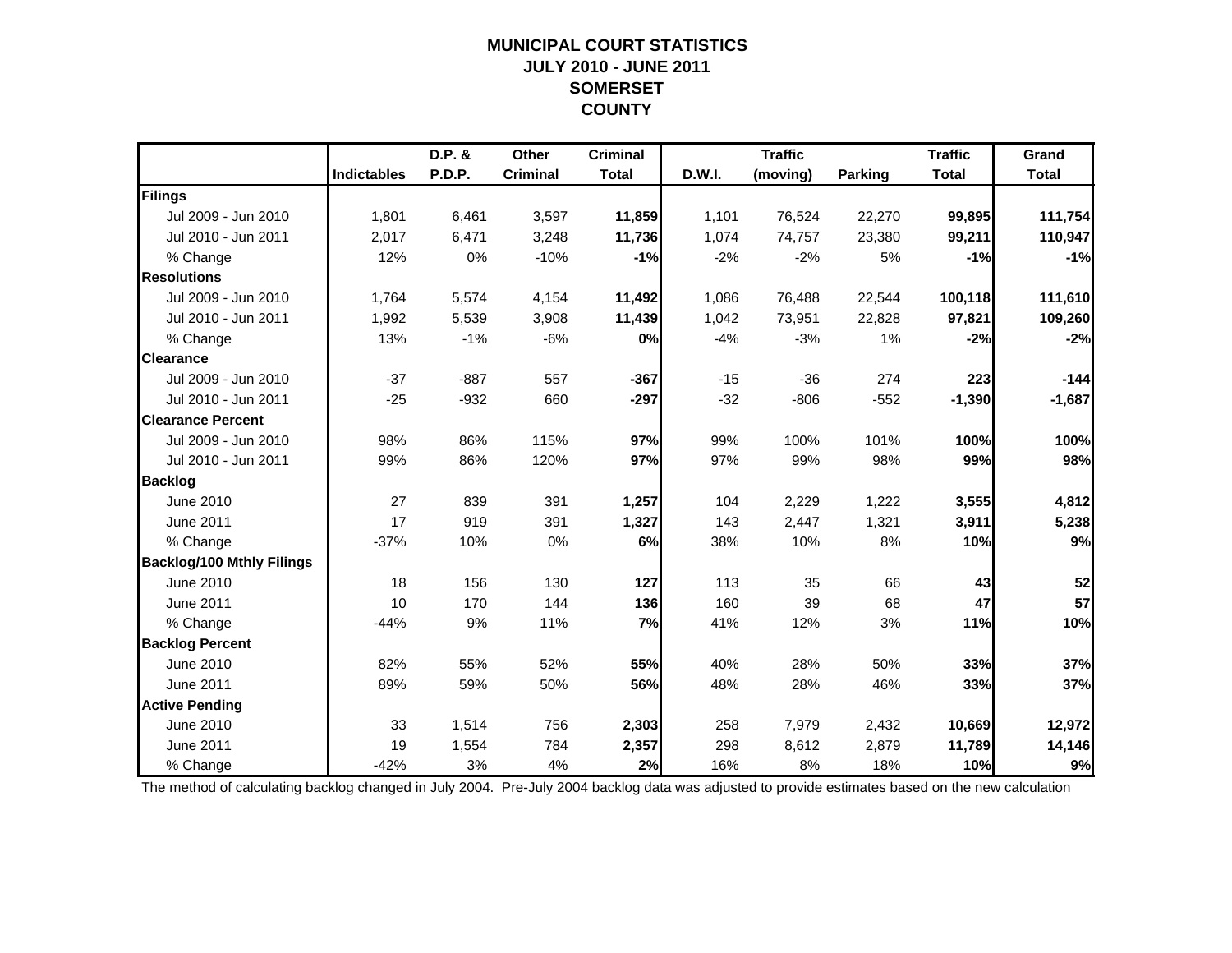### **MUNICIPAL COURT STATISTICSJULY 2010 - JUNE 2011 SUSSEX COUNTY**

|                                  |                    | D.P. & | Other           | <b>Criminal</b> |        | <b>Traffic</b> |                | <b>Traffic</b> | Grand        |
|----------------------------------|--------------------|--------|-----------------|-----------------|--------|----------------|----------------|----------------|--------------|
|                                  | <b>Indictables</b> | P.D.P. | <b>Criminal</b> | <b>Total</b>    | D.W.I. | (moving)       | <b>Parking</b> | <b>Total</b>   | <b>Total</b> |
| Filings                          |                    |        |                 |                 |        |                |                |                |              |
| Jul 2009 - Jun 2010              | 1,505              | 4,125  | 1,870           | 7,500           | 645    | 26,405         | 1,846          | 28,896         | 36,396       |
| Jul 2010 - Jun 2011              | 1,944              | 4,517  | 1,879           | 8,340           | 701    | 23,679         | 2,474          | 26,854         | 35,194       |
| % Change                         | 29%                | 10%    | 0%              | 11%             | 9%     | $-10%$         | 34%            | $-7%$          | $-3%$        |
| <b>Resolutions</b>               |                    |        |                 |                 |        |                |                |                |              |
| Jul 2009 - Jun 2010              | 1,458              | 4,074  | 2,114           | 7,646           | 670    | 26,543         | 1,847          | 29,060         | 36,706       |
| Jul 2010 - Jun 2011              | 1,929              | 4,367  | 1,986           | 8,282           | 672    | 23,802         | 2,497          | 26,971         | 35,253       |
| % Change                         | 32%                | 7%     | $-6%$           | 8%              | 0%     | $-10%$         | 35%            | $-7%$          | $-4%$        |
| <b>Clearance</b>                 |                    |        |                 |                 |        |                |                |                |              |
| Jul 2009 - Jun 2010              | $-47$              | $-51$  | 244             | <b>146</b>      | 25     | 138            | 1              | 164            | 310          |
| Jul 2010 - Jun 2011              | $-15$              | $-150$ | 107             | $-58$           | $-29$  | 123            | 23             | 117            | 59           |
| <b>Clearance Percent</b>         |                    |        |                 |                 |        |                |                |                |              |
| Jul 2009 - Jun 2010              | 97%                | 99%    | 113%            | 102%            | 104%   | 101%           | 100%           | 101%           | 101%         |
| Jul 2010 - Jun 2011              | 99%                | 97%    | 106%            | 99%             | 96%    | 101%           | 101%           | 100%           | 100%         |
| <b>Backlog</b>                   |                    |        |                 |                 |        |                |                |                |              |
| June 2010                        | 5                  | 502    | 124             | 631             | 88     | 976            | 182            | 1,246          | 1,877        |
| June 2011                        | 5                  | 569    | 84              | 658             | 102    | 906            | 136            | 1,144          | 1,802        |
| % Change                         | 0%                 | 13%    | $-32%$          | 4%              | 16%    | $-7%$          | $-25%$         | $-8%$          | $-4%$        |
| <b>Backlog/100 Mthly Filings</b> |                    |        |                 |                 |        |                |                |                |              |
| June 2010                        | 4                  | 146    | 80              | 101             | 164    | 44             | 118            | 52             | 62           |
| <b>June 2011</b>                 | 3                  | 151    | 54              | 95              | 175    | 46             | 66             | 51             | 61           |
| % Change                         | $-23%$             | 4%     | $-33%$          | -6%             | 7%     | 4%             | $-44%$         | $-1%$          | $-1%$        |
| <b>Backlog Percent</b>           |                    |        |                 |                 |        |                |                |                |              |
| June 2010                        | 19%                | 57%    | 44%             | 53%             | 55%    | 30%            | 61%            | 34%            | 38%          |
| <b>June 2011</b>                 | 45%                | 57%    | 33%             | 52%             | 56%    | 30%            | 56%            | 33%            | 38%          |
| <b>Active Pending</b>            |                    |        |                 |                 |        |                |                |                |              |
| June 2010                        | 27                 | 880    | 279             | 1,186           | 160    | 3,248          | 297            | 3,705          | 4,891        |
| <b>June 2011</b>                 | 11                 | 1,007  | 253             | 1,271           | 183    | 3,011          | 244            | 3,438          | 4,709        |
| % Change                         | $-59%$             | 14%    | $-9%$           | 7%              | 14%    | $-7%$          | $-18%$         | $-7%$          | $-4%$        |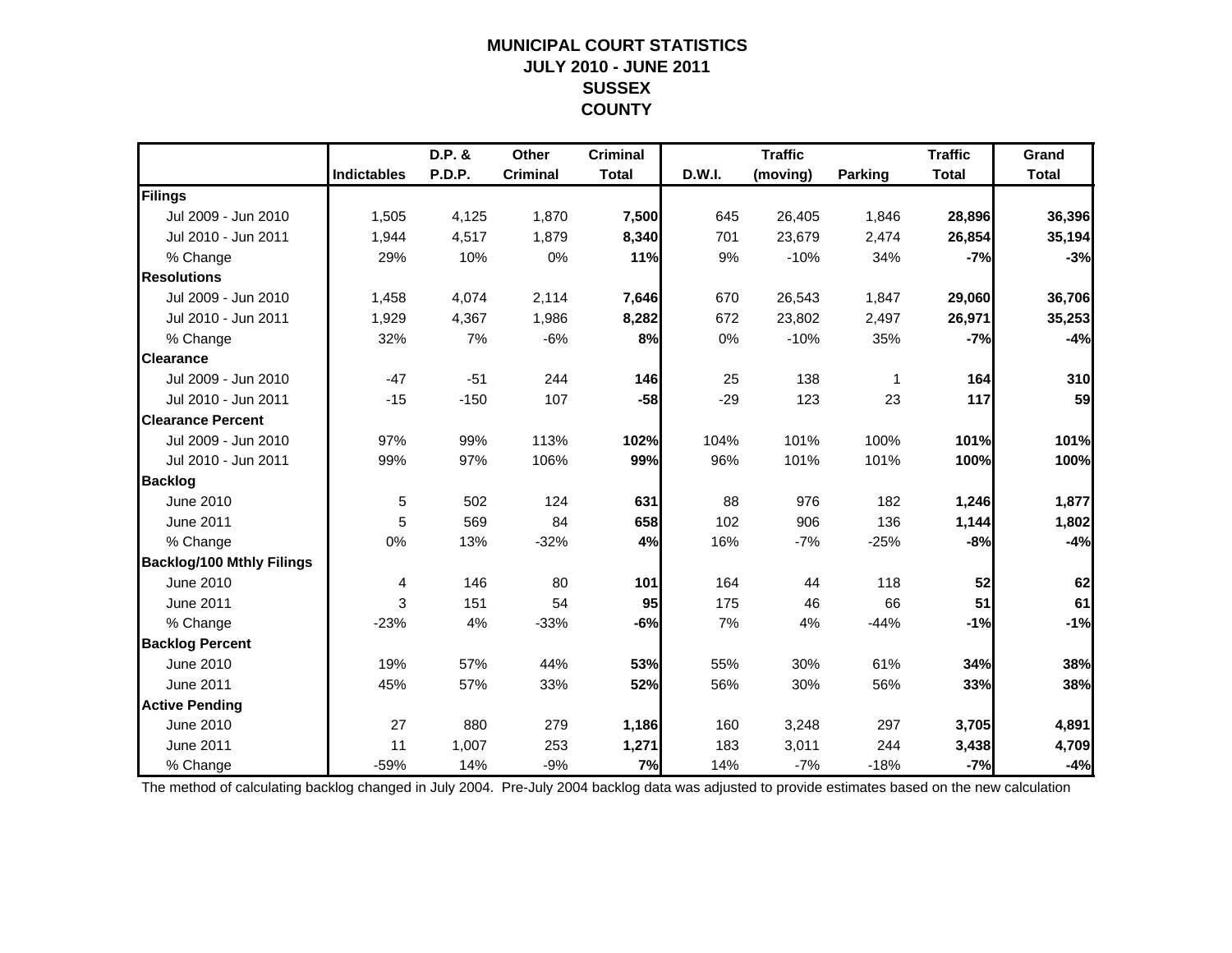### **MUNICIPAL COURT STATISTICSJULY 2010 - JUNE 2011 UNION COUNTY**

|                                  |                    | D.P. &   | Other           | <b>Criminal</b> |        | <b>Traffic</b> |                | <b>Traffic</b> | Grand        |
|----------------------------------|--------------------|----------|-----------------|-----------------|--------|----------------|----------------|----------------|--------------|
|                                  | <b>Indictables</b> | P.D.P.   | <b>Criminal</b> | <b>Total</b>    | D.W.I. | (moving)       | <b>Parking</b> | <b>Total</b>   | <b>Total</b> |
| Filings                          |                    |          |                 |                 |        |                |                |                |              |
| Jul 2009 - Jun 2010              | 11,533             | 18,665   | 9,041           | 39,239          | 1,594  | 156,487        | 192,079        | 350,160        | 389,399      |
| Jul 2010 - Jun 2011              | 11,222             | 18,521   | 8,903           | 38,646          | 1,622  | 196,792        | 188,214        | 386,628        | 425,274      |
| % Change                         | $-3%$              | $-1%$    | $-2%$           | $-2%$           | 2%     | 26%            | $-2%$          | 10%            | 9%           |
| <b>Resolutions</b>               |                    |          |                 |                 |        |                |                |                |              |
| Jul 2009 - Jun 2010              | 11,413             | 16,166   | 10,622          | 38,201          | 1,557  | 154,916        | 191,635        | 348,108        | 386,309      |
| Jul 2010 - Jun 2011              | 11,083             | 16,102   | 10,159          | 37,344          | 1,611  | 191,072        | 186,901        | 379,584        | 416,928      |
| % Change                         | $-3%$              | 0%       | $-4%$           | $-2%$           | 3%     | 23%            | $-2%$          | 9%             | 8%           |
| <b>Clearance</b>                 |                    |          |                 |                 |        |                |                |                |              |
| Jul 2009 - Jun 2010              | $-120$             | $-2,499$ | 1,581           | $-1,038$        | $-37$  | $-1,571$       | $-444$         | $-2,052$       | $-3,090$     |
| Jul 2010 - Jun 2011              | $-139$             | $-2,419$ | 1,256           | $-1,302$        | $-11$  | $-5,720$       | $-1,313$       | $-7,044$       | $-8,346$     |
| <b>Clearance Percent</b>         |                    |          |                 |                 |        |                |                |                |              |
| Jul 2009 - Jun 2010              | 99%                | 87%      | 117%            | 97%             | 98%    | 99%            | 100%           | 99%            | 99%          |
| Jul 2010 - Jun 2011              | 99%                | 87%      | 114%            | 97%             | 99%    | 97%            | 99%            | 98%            | 98%          |
| <b>Backlog</b>                   |                    |          |                 |                 |        |                |                |                |              |
| June 2010                        | 5                  | 3,216    | 971             | 4,192           | 131    | 3,234          | 7,158          | 10,523         | 14,715       |
| June 2011                        | 25                 | 2,920    | 1,352           | 4,297           | 197    | 4,334          | 7,204          | 11,735         | 16,032       |
| % Change                         | 400%               | $-9%$    | 39%             | 3%              | 50%    | 34%            | 1%             | 12%            | 9%           |
| <b>Backlog/100 Mthly Filings</b> |                    |          |                 |                 |        |                |                |                |              |
| June 2010                        | 1                  | 207      | 129             | 128             | 99     | 25             | 45             | 36             | 45           |
| <b>June 2011</b>                 | 3                  | 189      | 182             | 133             | 146    | 26             | 46             | 36             | 45           |
| % Change                         | 414%               | $-8%$    | 41%             | 4%              | 48%    | 7%             | 3%             | 1%             | 0%           |
| <b>Backlog Percent</b>           |                    |          |                 |                 |        |                |                |                |              |
| June 2010                        | 11%                | 64%      | 49%             | 59%             | 38%    | 20%            | 33%            | 27%            | 32%          |
| June 2011                        | 63%                | 64%      | 58%             | 62%             | 53%    | 20%            | 33%            | 27%            | 31%          |
| <b>Active Pending</b>            |                    |          |                 |                 |        |                |                |                |              |
| <b>June 2010</b>                 | 46                 | 5.019    | 1,992           | 7,057           | 341    | 16,311         | 21,692         | 38,344         | 45,401       |
| <b>June 2011</b>                 | 40                 | 4,561    | 2,317           | 6,918           | 374    | 22,131         | 21,728         | 44,233         | 51,151       |
| % Change                         | $-13%$             | $-9%$    | 16%             | $-2%$           | 10%    | 36%            | 0%             | 15%            | 13%          |